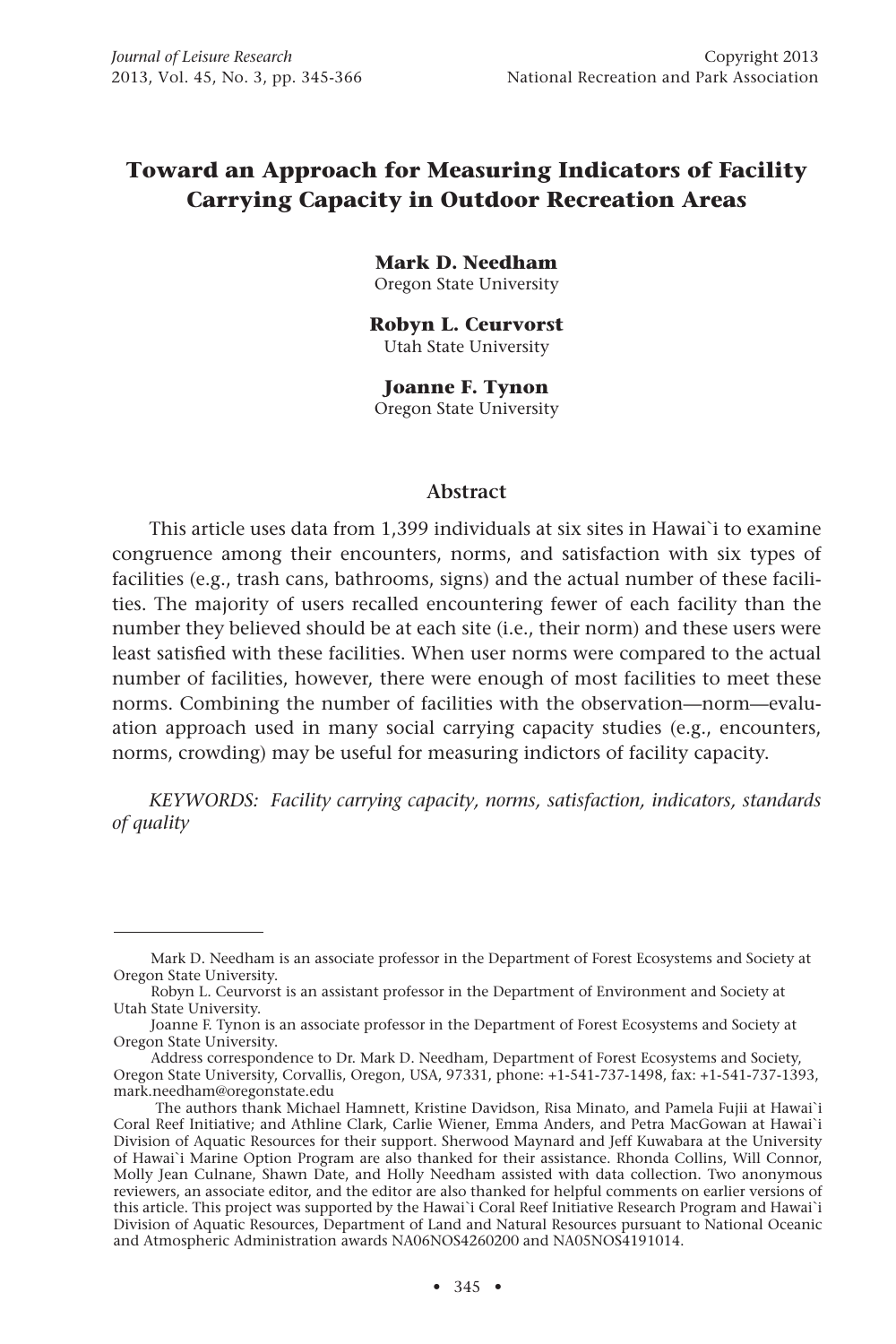### **Introduction**

People often require some amenities, services, and facilities (e.g., trash cans, parking, signs) when visiting a recreation site, and the number and condition of these are important for meeting user needs (Bastmeijer, Lamers, & Harcha, 2008; Borrie, McCool, & Stankey, 1998; Coccossis & Mexa, 2004; Manning, 2011). Visitation, however, can impact and place demands on these amenities and facilities, thereby depreciating conditions and affecting the quality of user experiences (Donnelly, Vaske, DeRuiter, & King, 1996; Mexa & Collovini, 2004). The concept of carrying capacity is one approach that has been used extensively for addressing these types of impacts associated with recreation (see Manning, 2007; Shelby & Heberlein, 1986 for reviews).

There are three main types of recreation carrying capacities (Shelby & Heberlein, 1986). First, social carrying capacity is the level of use beyond which social impacts such as crowding and conflict exceed acceptable levels specified by evaluative standards. Second, environmental or resource capacity is when biophysical factors cannot withstand a level of use, thereby creating unacceptable changes to resource indicators such as soils and vegetation. Third, facility capacity involves the amount and/or condition of infrastructure such as bathrooms, signs, and parking that accommodate the needs of some users. Social and environmental capacities have received substantial empirical attention in the recreation literature, whereas there have been comparatively fewer studies addressing facility capacity issues (see Manning, 2007, 2011 for reviews).

Social capacity studies have primarily measured concepts such as the number of user encounters with other people, and user evaluations such as crowding and norms (see Vaske & Donnelly, 2002; Vaske & Shelby, 2008 for reviews). One line of research defines norms as standards that individuals use for evaluating activities, environments, or management strategies as good or bad, better or worse (e.g., Donnelly, Vaske, Whittaker, & Shelby, 2000; Vaske, Shelby, Graefe, & Heberlein, 1986). Norms clarify what people believe conditions or behavior should or should not be in an area. When users perceive a setting to be over its social capacity, they likely compared conditions that they experienced (e.g., encounters) with their normative evaluations of what they feel conditions (e.g., use levels) should or should not be for the setting (Vaske & Donnelly, 2002). Users who encounter more people than their norm are more likely to feel that a site's social capacity is being exceeded and report a dissatisfactory experience such as feeling crowded (Manning, 2011; Needham, Rollins, & Wood, 2004; Vaske & Donnelly, 2002).

It is possible that a similar approach could be adopted to examine facility capacity issues where respondents could report their observations of facilities (e.g., encounters with facilities), norms for facilities, and evaluations of these facilities (e.g., satisfaction with facilities). This article uses data from several coastal sites in Hawai'i to examine this approach by measuring congruence among the actual numbers of facilities (e.g., bathrooms, trash cans, signs) and user observations, norms, and satisfaction with these facilities to inform management and monitoring.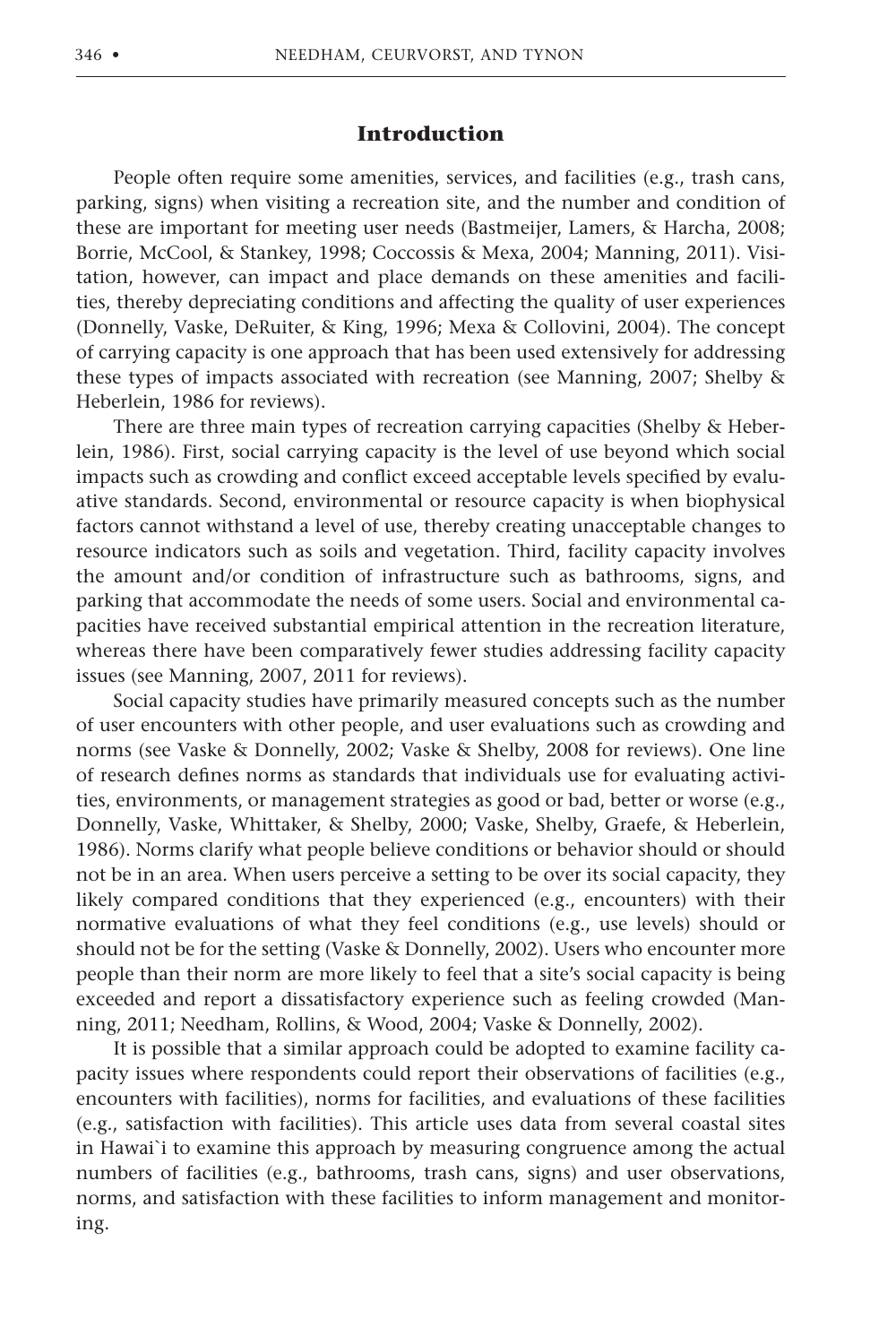### **Conceptual Foundation**

Early applications of the carrying capacity concept in recreation often sought to establish a number or capacity across dimensions of a setting (i.e., social, environmental, facility; Shelby & Heberlein, 1986). Researchers argued, however, that this approach may not be useful for addressing complex use related issues while maintaining resources, experiences, and facilities (Graefe, Vaske, & Kuss, 1984; Manning, 2011). Recognizing that most recreation causes some impacts and obtaining precise numbers to represent capacities across these dimensions may be unrealistic, the question of "how much use is too much" shifted to "how much use or impact is acceptable or should be allowed" (Manning, 2011). This approach is central to planning and management frameworks such as Limits of Acceptable Change (LAC), Visitor Impact Management (VIM), and Visitor Experience and Resource Protection (VERP; Manning, 2004; Nilsen & Tayler, 1998). These frameworks emphasize addressing environmental (e.g., trail erosion), social (e.g., crowding), and managerial indicators (e.g., facilities). These indicators are measured to reveal standards of quality or thresholds where conditions become unacceptable or should not be allowed (e.g., less than 25% of users should feel crowded). Indicators are monitored to ensure that standards are not violated and settings and experiences do not deteriorate.

Decisions regarding these indicators and standards can be subjective, and user input has typically been incorporated, especially in studies examining environmental and social capacity issues. Many studies on social capacity, for example, have asked users to report their number of encounters with other users, specify their norms or minimum acceptable number of encounters, and evaluate conditions by reporting their level of satisfaction or perceptions of crowding (see Manning, 2007, 2011; Shelby, Vaske, & Donnelly, 1996; Vaske & Donnelly, 2002 for reviews). This body of research has consistently found that recreationists who encounter more people than their norm are often more likely to feel that a site's social capacity is being exceeded and report a dissatisfactory experience such as feeling crowded (e.g., Needham et al., 2004; Vaske & Donnelly, 2002). Despite this research examining congruence among these concepts (i.e., encounters, norms, crowding) and applying this observation—norm—evaluation approach to social capacity issues, comparatively fewer studies have investigated facility carrying capacities in recreation areas or used a similar systematic approach to address facility issues. It is possible that if the number and/or condition of facilities encountered by the majority of users at a given site is lower or worse than they feel should be present (i.e., norm), there could be a perceived problem with the site's facility capacity and these users could be less satisfied with its facilities.

Approaches for examining facility capacity issues in recreation, however, have been mixed. One line of research has examined these issues using mostly objective and descriptive use statistics, monitoring, and landscape design approaches such as supply and demand thresholds, physical space, use patterns, and performance of site attributes (see Butler, 2004; Manning, 2007, 2011; Shindler & Shelby, 1992 for reviews). Fisher and Krutilla (1972), for example, predicted optimum facility capacity using an econometric model outlining costs, benefits, and willingness to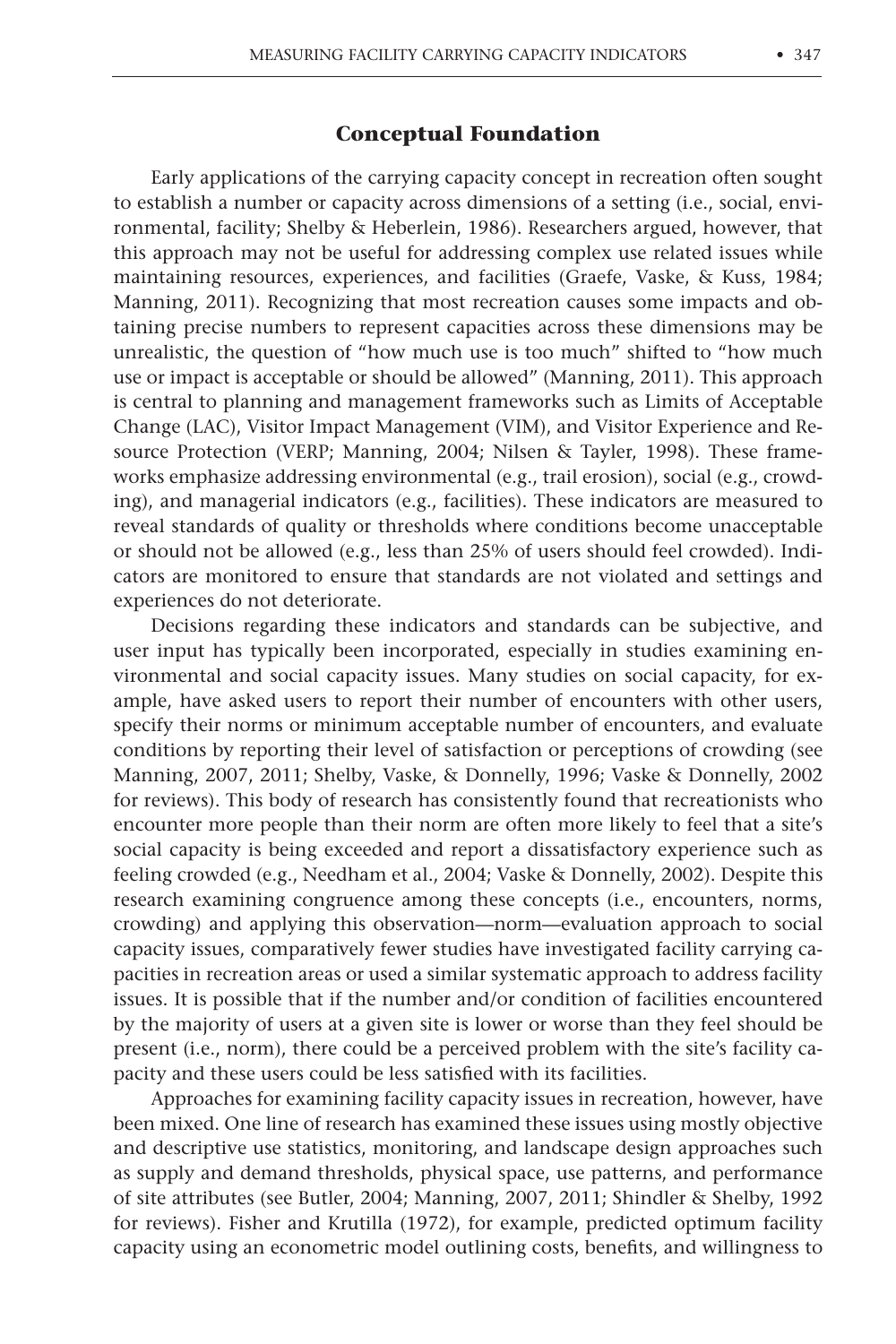pay to optimize facility benefits. A study on the Klamath River in Oregon used a different approach by evaluating inadequacy of facilities for launching boats (e.g., increased wait time, competition to launch, space not accommodating demand), physical capacity or density, and sanitation pressures (e.g., lack of toilets, wait time at toilets; Shelby & Stein, 1984). Some studies have also integrated spatial or landscape density information into facility assessments (e.g., Emphandhu, Yemin, Pattanakiat, Tantasirin, Ruschano, Chettamart, & Nasa, 2006; Oh, 1998) and used approaches such as analysis of geographic information system data to examine pressures on facilities and other aspects of recreation settings (see Gimblett & Skov-Petersen, 2008; Kliskey, 1998 for reviews). Most of these studies emphasize the importance of descriptive landscape design issues and monitoring actual use patterns to determine demand and capacities for facilities and services in recreation settings.

A second line of research has examined facilities from a more subjective and evaluative perspective by focusing on the importance of facilities to users and their satisfaction with the number and/or condition of these amenities and services. Recreation satisfaction has been defined as positive perceptions or feelings that an individual forms, elicits, or gains from engaging in activities or visiting settings; it is the degree that he or she is content or pleased with the experiences, conditions, and/or situations (Beard & Ragheb, 1980; Dorfman, 1979; Manning, 2011). Several studies, for example, have used importance–performance analysis to assess the importance that users attribute to various facilities and also their satisfaction with these facilities (e.g., Hollenhorst & Gardner, 1994; Hollenhorst, Olson, & Fortney, 1992; Tonge & Moore, 2006; Vaske, Beaman, Stanley, & Grenier, 1996). Some studies have also measured other cognitions of users including their norms toward facilities and services such as hardened trails, campfire rings and grates, and transportation services (e.g., Hallo & Manning, 2009; Needham et al., 2011; Shelby, Vaske, & Harris, 1988). A few studies have also used methods such as stated choice and conjoint modeling to evaluate user preferences and tradeoffs for facility improvements and development (Arnberger & Haider, 2007; Cahill, Marion, & Lawson, 2008; Lew & Larson, 2005; Needham & Szuster, 2011). These studies have emphasized the importance of incorporating user evaluations in decisions about facilities and services in recreation areas.

Some research has also combined these user evaluations with more descriptive landscape design and use pattern data to examine facility capacity issues. A few studies, for example, have measured the actual physical size of facilities, available space, and use level patterns that facilities can accommodate based on the type of setting (e.g., frontcountry, backcountry), as well as experiences sought by users (e.g., wilderness, high use) and facility attributes they desire (see Manning, 2007, 2011; Shelby & Heberlein, 1986 for reviews). Frameworks such as LAC, VIM, and VERP emphasize the importance of integrating objective and descriptive information about a recreation system (e.g., actual use levels, landscape patterns) with evaluative data addressing the more subjective issue of how much impact or change is acceptable or unacceptable (e.g., user norms, satisfaction; Manning, 2004). These frameworks also emphasize that recreation planning and management should be participatory by involving evaluations by stakeholders such as users (Manning, 2011). Descriptive information such as the number of facilities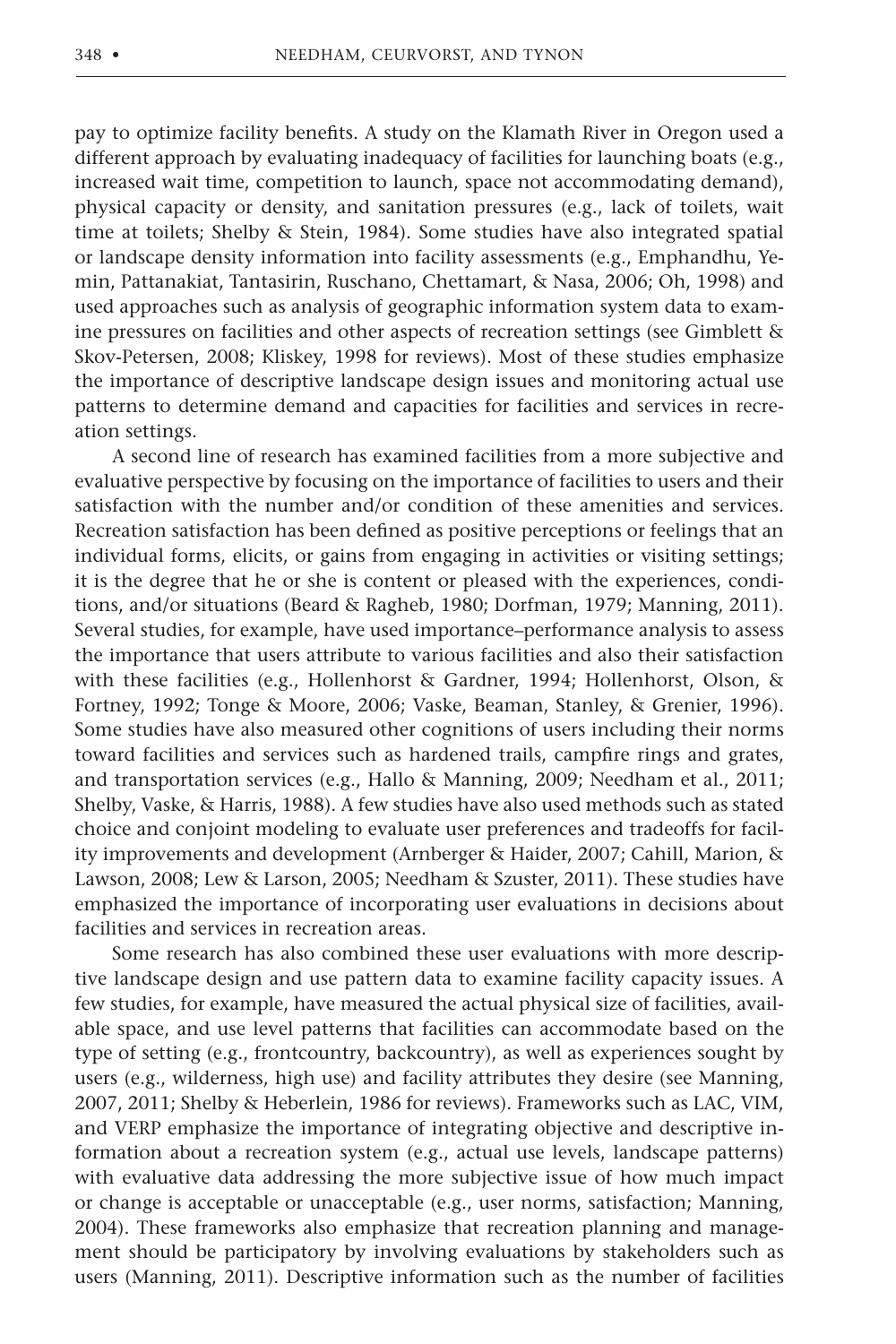or how use patterns impact facilities help to describe existing conditions, but may not reveal maximum acceptable numbers of facilities or an understanding of how facilities should be managed. Incorporating evaluative information such as user norms facilitates an understanding of conditions that should and should not be allowed, thereby providing a basis for formulating standards of quality that can be used for informing management. Management efforts incorporating user evaluations about the quality, type, location, and number of facilities can be useful for avoiding complaints or opposition to management, loss of interest in visiting a site, and lack of financial support for a site (Eagles & McCool, 2002; Gunn, 1997; Needham & Szuster, 2011). Several social carrying capacity studies, therefore, integrate descriptive data such as actual use counts with evaluative information such as crowding and norms (see Manning, 2007, 2011; Vaske & Donnelly, 2002 for reviews).

Few studies, however, have implemented a systematic approach for addressing facility issues similar to techniques followed in some of the social capacity literature (i.e., encounters, norms, crowding) by examining relationships among the actual number or condition of facilities, what users feel are appropriate numbers or conditions of these facilities, and user evaluations such as satisfaction with these facilities. This article is exploratory and helps to address this knowledge gap by adopting this observation–norm–evaluation approach from the social capacity literature (e.g., Needham et al., 2004; Vaske & Donnelly, 2002) and extending it to investigate facility capacity issues at six coastal recreation sites in Hawai`i. This article has three primary objectives. The first objective is to record how many facilities are actually at each site and how many facilities users report encountering (e.g., bathrooms, trash cans, signs). The second objective is to measure user norms regarding the number of facilities that they feel should be at each site. The third objective is to determine what proportion of users encounter fewer facilities than they believe should be at each site and whether this reduces their satisfaction with facilities, and then compare these evaluations to the actual number of facilities at each site.

### **Methods**

Data were obtained from questionnaires administered to people visiting several coastal areas on the island of O'ahu, Hawai'i: Pūpūkea Marine Life Conservation District (MLCD), Waikiki – Diamond Head Shoreline Fisheries Management Area (FMA), and Kailua Beach Park (Figure 1). These were priority sites identified for study by local and state agencies. Pupukea MLCD is on the north shore of O`ahu and questionnaires were administered at three sites: Waimea Bay, Three Tables, and Shark's Cove. The most common facilities at Waimea Bay are trash cans, park benches, picnic tables, and signs, but there are also a few showers and bathrooms (Table 1). Three Tables has several signs and trash cans, two bathrooms, and one table, but does not have benches or showers. The most common facilities at Shark's Cove are trash cans and signs. There are also two bathrooms and one shower at this site, but no tables or benches.

Waikiki – Diamond Head Shoreline FMA is on the leeward south coast of the island and extends from the Waikiki War Memorial Natatorium east to Diamond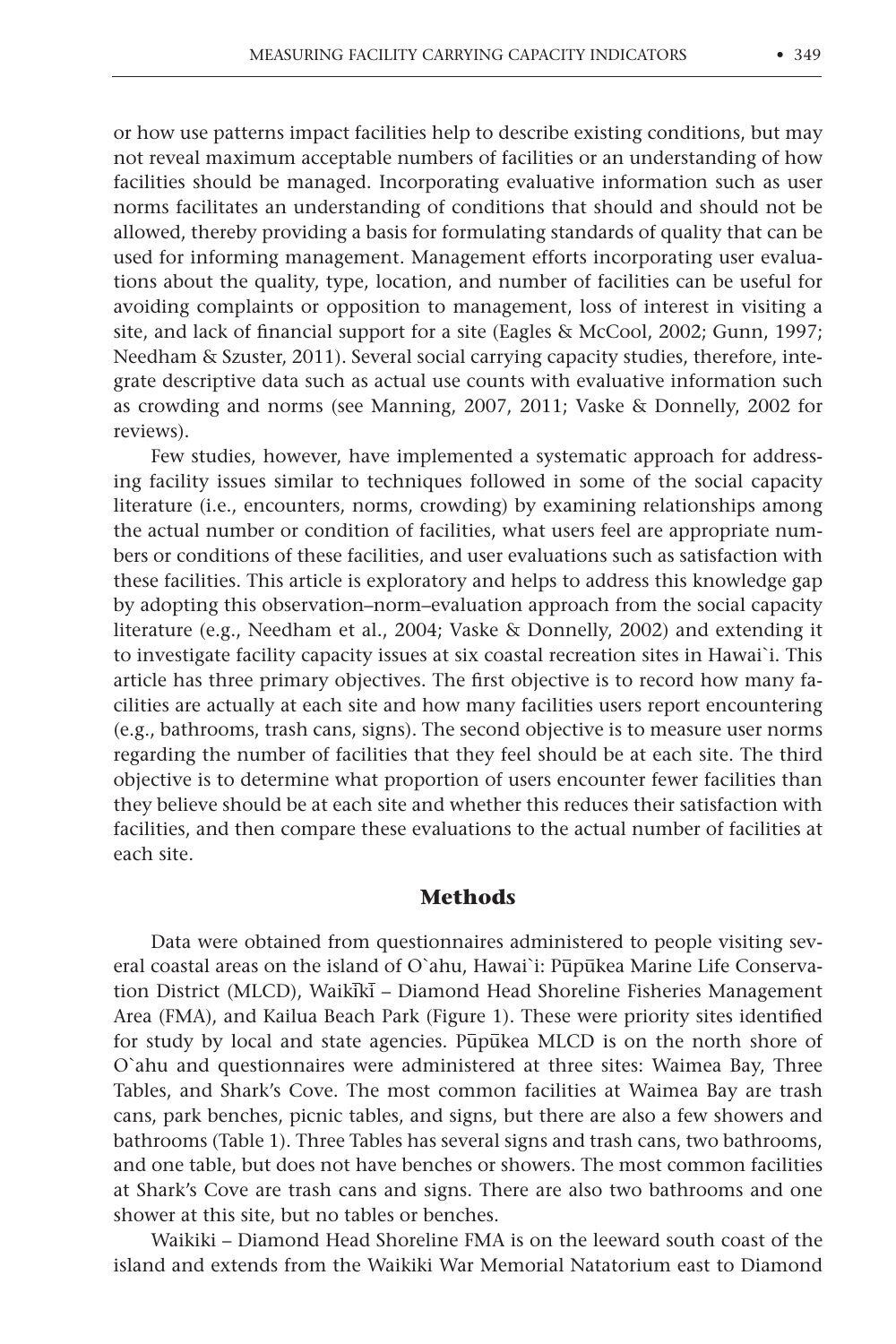

*Figure 1.* Map of study sites on the island of O`ahu, Hawai`i

*Actual Number of Facilities at Each Site Based on Researcher Counts*

|                            | Actual number of facilities |
|----------------------------|-----------------------------|
| Kailua Beach Park          |                             |
| Bathrooms                  | 6                           |
| <b>Showers</b>             | 4                           |
| Trash cans                 | 49                          |
| Picnic tables              | 19                          |
| Park benches               | 3                           |
| Signs                      | 13                          |
| Sans Souci / Kaimana Beach |                             |
| Bathrooms                  | 2                           |
| <b>Showers</b>             | $\mathcal{D}_{\mathcal{L}}$ |
| Trash cans                 | 32                          |
| Picnic tables              | 10                          |
| Park benches               | 16                          |
| Signs                      | 3                           |
| Diamond Head Beach Park    |                             |
| Bathrooms                  | $\Omega$                    |
| Showers                    | 2                           |
| Trash cans                 | 8                           |
| Picnic tables              | $\Omega$                    |
| Park benches               | $\Omega$                    |
| Signs                      | 8                           |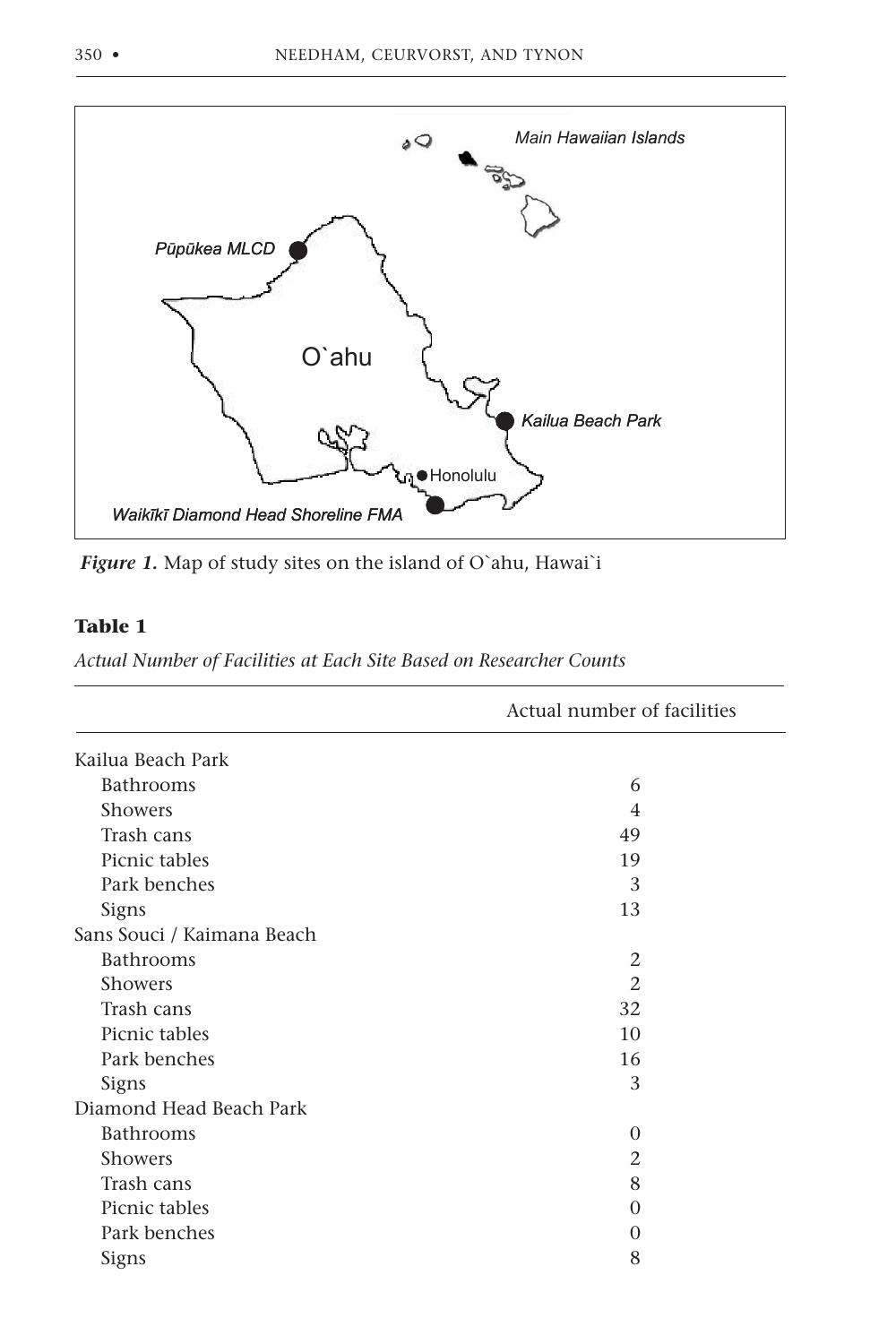|                     | Actual number of facilities |
|---------------------|-----------------------------|
| Waimea Bay          |                             |
| Bathrooms           | 2                           |
| Showers             | 2                           |
| Trash cans          | 20                          |
| Picnic tables       | 11                          |
| Park benches        | 13                          |
| Signs               | 6                           |
| <b>Three Tables</b> |                             |
| Bathrooms           | 2                           |
| Showers             | $\Omega$                    |
| Trash cans          | 9                           |
| Picnic tables       | 1                           |
| Park benches        | $\Omega$                    |
| Signs               | 11                          |
| Shark's Cove        |                             |
| Bathrooms           | 2                           |
| Showers             | 1                           |
| Trash cans          | 10                          |
| Picnic tables       | $\Omega$                    |
| Park benches        | $\Omega$                    |
| Signs               | 6                           |
|                     |                             |

### **Table 1 (cont.)**

Head Lighthouse. Questionnaires were administered at two sites in this area: Sans Souci/Kaimana Beach and Diamond Head Beach Park. At Sans Souci/Kaimana Beach, the most common facilities are trash cans followed by park benches and picnic tables (Table 1). There are only a few signs, showers, and bathrooms at this site. Diamond Head Beach Park is less developed and only has a few trash cans, signs, and showers, but does not have any bathrooms, tables, or benches.

Kailua Beach Park is on the windward northeast coast of the island and the most common facility at this site is trash cans followed by picnic tables and information signs (Table 1). There are also a few bathrooms, showers, and park benches at this site. Although all of these sites have regulatory and jurisdictional differences in that they range from a state marine protected area to a county beach park, they have similar activity groups (e.g., swimmers, beach walkers) and natural resources (e.g., beaches). With the exception of Kailua Beach Park where there are multiple entry points and facilities are somewhat dispersed, all of the other sites are relatively small, have just one or two access points, have only short distances between the parking areas and beaches, and all facilities are concentrated and visible from most vantage points (Needham et al., 2008).

Individuals visiting these sites in July and August 2007 were approached and asked to complete a questionnaire onsite. Use trends show only marginal seasonal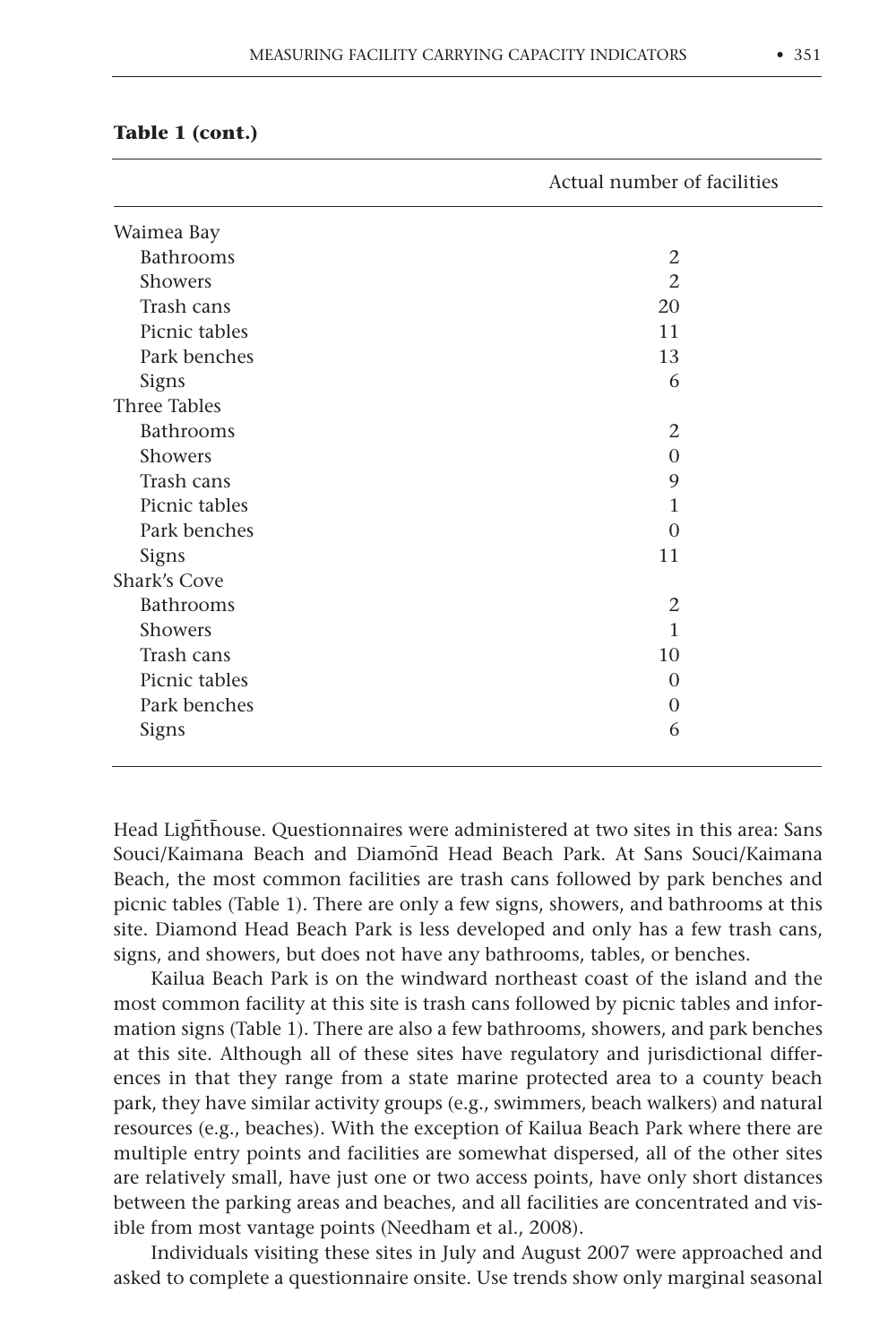variation in visitation to coastal and marine areas in Hawai`i (Friedlander et al., 2005). To increase the probability of achieving a representative sample of summer users, sampling alternated so that questionnaires were administered at each site at least once for each day of the week and at least once for each of three time periods each day (8:00 to 10:30 a.m., 11:30 a.m. to 2:00 p.m., 3:00 to 5:30 p.m.). Individuals were selected through systematic random sampling where one random person was selected from every  $5<sup>th</sup>$  or  $10<sup>th</sup>$  selected group depending on size of the site. Sampling did not occur as soon as users arrived at the site or at the end of their visit as they were leaving. Instead, users were intercepted on the beach or in the park areas during their visit to improve the chance that questionnaire responses would be more informed and not based on limited knowledge or lack of familiarity with the site. In total, 1,399 questionnaires were completed by users and the overall response rate was 87%. Sample sizes were *n* = 491 at Pupukea MLCD (Waimea Bay: *n* = 197, Three Tables: *n* = 147, Shark's Cove: *n* = 147), *n* = 463 at Waikiki – Diamond Head Shoreline FMA (Sans Souci/Kaimana Beach: *n* = 296, Diamond Head Beach Park:  $n = 167$ ), and  $n = 445$  at Kailua Beach Park. No recent or accurate data exist on actual use levels at each site to determine if these sample sizes are proportional to visitation (Friedlander et al., 2005).

The questionnaires addressed three facility capacity measures at each site–respondent: (a) observations or number of encounters (i.e., number seen) with six types of facilities at the site where they were surveyed (bathrooms, showers/rinse stations, trash cans, picnic tables, park benches, information signs about regulations/guidelines), (b) norms regarding how many of each of these facilities they felt should be at the site, and (c) evaluations of their satisfaction with each of these facilities at the site. To measure encounters with facilities, questionnaires asked respondents "how many of each of the following facilities have you seen at [the site where they were surveyed]" and instructed them to circle one number from a list of 16 numbers (0 to 20+) for each of the six facilities. To measure respondent norms regarding these facilities, they were asked, "how many of each of the following facilities do you feel should be at [the site where they were surveyed]" and instructed to circle one number from a list of 16 numbers (0 to 20+) for each of the six facilities. Respondents were asked the extent that they were satisfied with each of these facilities at the site on 5-point scales of 1 "very dissatisfied" to 5 "very satisfied." The actual number of each type of facility was counted and recorded by researchers during site visits.

The first step in the analysis was to describe the sociodemographic characteristics of respondents at each site and use chi-square  $(\chi^2)$  and analysis of variance (*F*) tests to examine differences among sites. The  $\chi^2$  test is typically used when the independent variable (e.g., site) and dependent variable (e.g., male, female) are coded as dichotomous or categorical, whereas the *F* test is typically used when the independent variable is categorical and the dependent (e.g., age) is continuous (Vaske, 2008). The second step involved reporting descriptive statistics (e.g., means) for respondent observations or number of encounters with facilities at each site, norms regarding how many facilities they felt should be at each site, and satisfaction with the facilities. The third step involved comparing respondent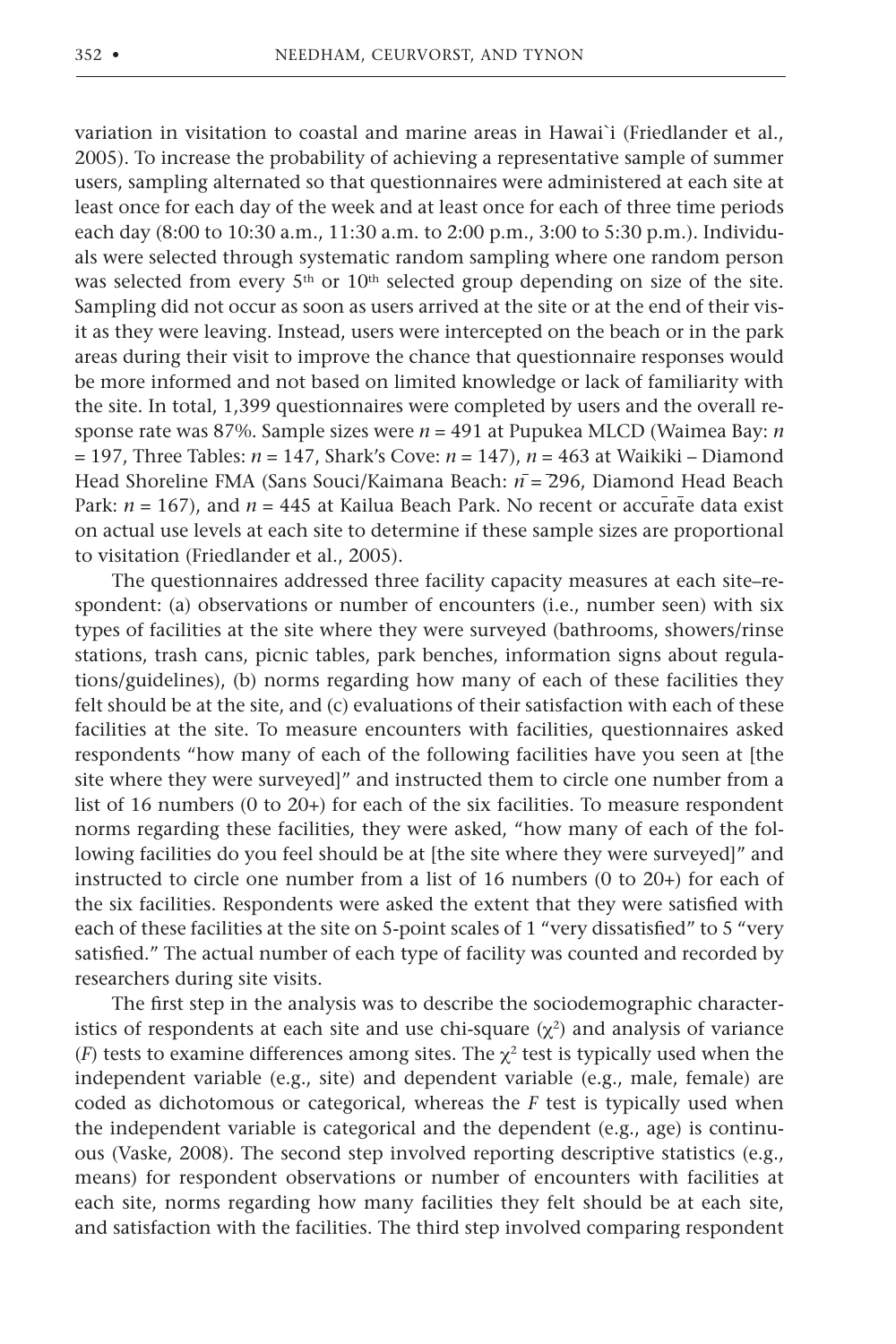norms to their observations by creating new variables grouping respondents into two groups for each facility at each site–those who encountered: (a) fewer of the facility than they felt should be at the site (i.e., their norm), and (b) the same number or more of the facility than they felt should be at the site. A similar approach was used for comparing norms to the actual number of each facility at each site.

The fourth step compared these two groups (i.e., encountered fewer facilities than their norm, encountered the same or more than their norm) in terms of their satisfaction with each facility at each site using independent samples *t*-tests, which are used when the independent variable (i.e., two groups) is dichotomous and the dependent (i.e., satisfaction) is continuous (Vaske, 2008). Given that a goal of this study was to adopt the observation–norm–evaluation approach used in social capacity studies (e.g., encounters, norms, crowding; Needham et al., 2004; Vaske & Donnelly, 2002) and apply it to facilities, this analytical approach was chosen because it is identical to these studies.

These inferential statistical tests can reveal relationships or differences among variables, but limited information about the strength or magnitude of these relationships or differences. Effect size statistics can help address this issue and corresponding effect sizes include Cramer's *V* for  $\chi^2$  tests, eta (n) for *F* tests, and point-biserial correlation  $(r_{\text{nb}})$  for independent samples *t*-tests (see Vaske, 2008 for a review). Using guidelines from Cohen (1988) and Vaske (2008), Cramer's *V* values of .10, .30, and .50, and  $\eta$  and  $r_{\text{nb}}$  values of .10, .24, and .37 can be considered "small" or "minimal," "medium" or "typical," and "large" or "substantial," respectively.

### **Results**

In total, 57% of respondents were female and 43% were male (Table 2). There was, however, a statistically significant difference among the six sites, as the majority of users at Diamond Head Beach Park were male (68%), whereas the majority at the other sites were female (56% to 64%),  $\chi^2$  = 95.56,  $p < .001$ . The Cramer's *V* effect size of .19 suggests that this difference among sites in the proportions of males and females was between "small" and "medium" (Cohen, 1988) or "minimal" and "typical" (Vaske, 2008). The average age of respondents was 38 years, but those at Diamond Head Beach Park (*M* = 34 years) and Waimea Bay (*M* = 35 years) were significantly younger than those at the other sites ( $M = 37$  to 40 years),  $F = 11.12$ ,  $p < .001$ . The Eta (n) of .15 suggests that this difference among sites was relatively "small" (Cohen, 1988) or "minimal" (Vaske, 2008). The majority of respondents (56%) were local residents of Hawai`i; 44% lived in other states or countries. Over 70% of users at Sans Souci / Kaimana Beach (71%) and Diamond Head Beach Park (77%) were residents of Hawai`i and 46% to 59% of those at the other sites lived in this state,  $\chi^2 = 171.77$ ,  $p < .001$ ,  $V = .26$ . Most respondents (76%) had previously visited the site where they were surveyed and only 24% were first time visitors on the day that they were surveyed. Slightly fewer respondents were repeat visitors to Shark's Cove (59%) and Three Tables (63%) compared to the other sites (71% to 88%),  $\chi^2 = 143.17$ ,  $p < .001$ ,  $V = .23.1$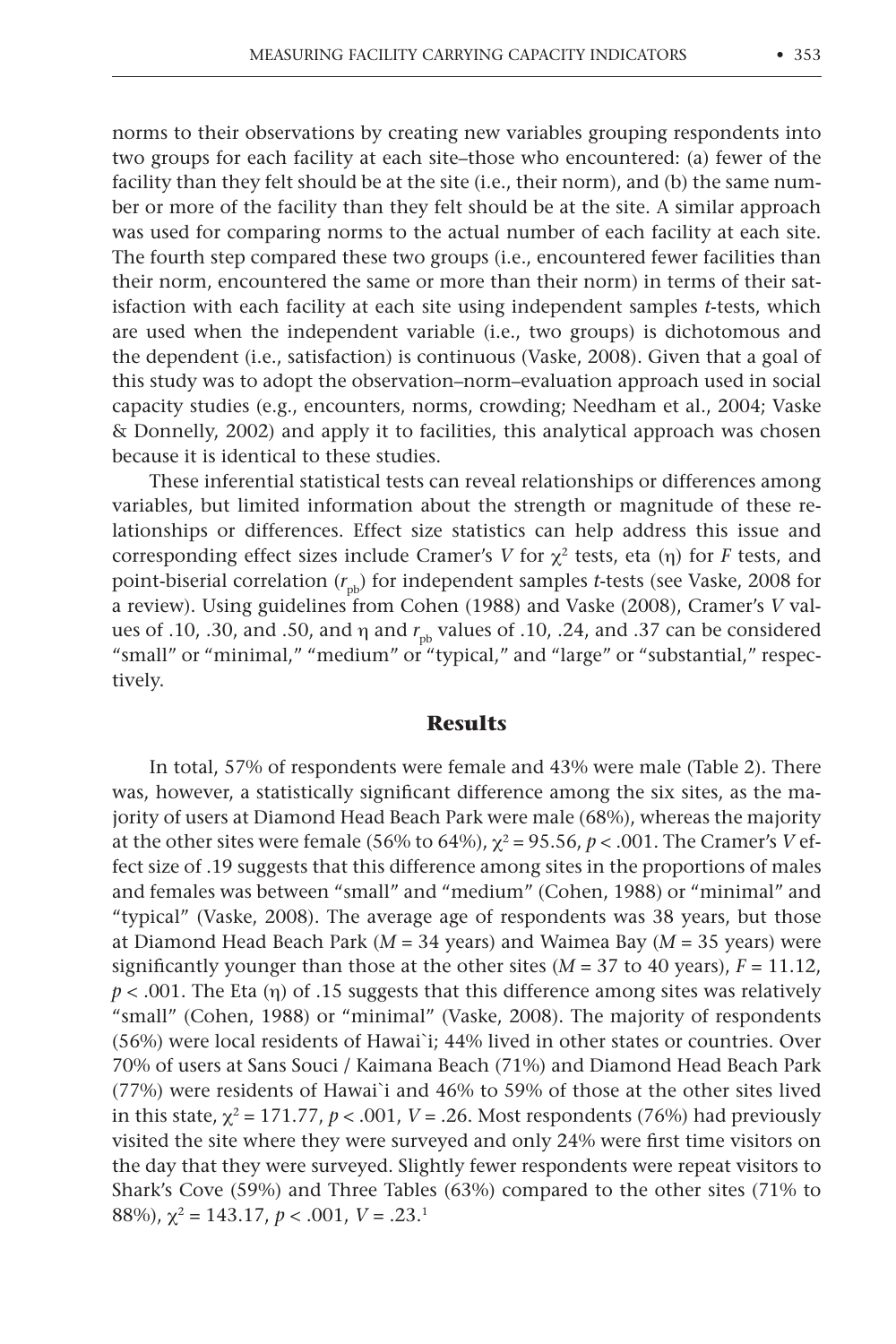|                     | Kailua<br>Beach<br>Park | Sans Souci<br>'Kaimana<br>Beach | Diamond<br>Head Beach<br>Park | Waimea<br>Bay | Three<br>Tables | Shark's<br>Cove | Total | $\chi^2$ or F<br>value | $\overline{p}$<br>value | $V$ or $\eta$ |
|---------------------|-------------------------|---------------------------------|-------------------------------|---------------|-----------------|-----------------|-------|------------------------|-------------------------|---------------|
| Sex                 |                         |                                 |                               |               |                 |                 |       | 95.56                  | < 0.001                 | .19           |
| Female              | 61                      | 58                              | 32                            | 64            | 58              | 56              | 57    |                        |                         |               |
| Male                | 39                      | 42                              | 68                            | 36            | 42              | 44              | 43    |                        |                         |               |
| Mean age (years)    | 40                      | 39                              | 34                            | 35            | 37              | 37              | 38    | 11.12                  | < 0.001                 | .15           |
| Residency           |                         |                                 |                               |               |                 |                 |       | 171.77                 | < 0.01                  | .26           |
| Hawaii resident     | 54                      | 71                              | 77                            | 44            | 41              | 42              | 56    |                        |                         |               |
| Not Hawaii resident | 46                      | 29                              | 23                            | 56            | 59              | 58              | 44    |                        |                         |               |
| Site visitation     |                         |                                 |                               |               |                 |                 |       | 143.17                 | ~<~001                  | .23           |
| Visited before      | 78                      | 88                              | 85                            | 71            | 63              | 59              | 76    |                        |                         |               |
| Not visited before  | 22                      | 12                              | 15                            | 29            | 37              | 41              | 24    |                        |                         |               |

*Sociodemographic Profile of Respondents at Each Site*<sup>1</sup>

1 Cell entries are percentages (%) unless specified as means (i.e., age)

On average, respondents typically recalled seeing fewer of each facility than the number actually present at each site (Table 3). For example, although there were 49 trash cans at Kailua Beach Park, respondents encountered an average of only five trash cans at this site. Similarly, users recalled seeing an average of seven park benches at Sans Souci/Kaimana Beach even though there were 16 benches at this site. There were some exceptions to this pattern where users reported encountering the same number or slightly more facilities than were actually present, such as benches at Kailua Beach; bathrooms, showers, tables, and benches at Diamond Head Beach; showers, tables, and benches at Three Tables; and tables and benches at Shark's Cove.

Norms regarding facilities were the number of each facility that respondents felt should be present at each site. Users believed that there should be more of each facility than the number that they encountered at each site (Table 3). For example, respondents recalled seeing an average of approximately five trash cans at Kailua Beach Park, but believed that there should be about 12 trash cans at this site. Similarly, respondents recalled seeing an average of only one information sign at Shark's Cove, but believed that there should be three or four signs at this site. This pattern was consistent across facilities and sites, and suggests that the majority of users wanted more of each facility than they encountered at each site. At Kailua Beach Park, for example, 81% of users reported encountering fewer picnic tables than the number that they felt should be at this site (Table 4). Likewise, 61% of respondents at Waimea Bay recalled seeing fewer bathrooms than the number that they felt should be at this site, and 84% of users at Three Tables encountered fewer trash cans than the number that they believed should be at this site.

In most cases, however, there were actually more than enough of most facilities at each site to meet the majority of respondent norms. In other words, there was actually the same number or more of most facilities at each site compared to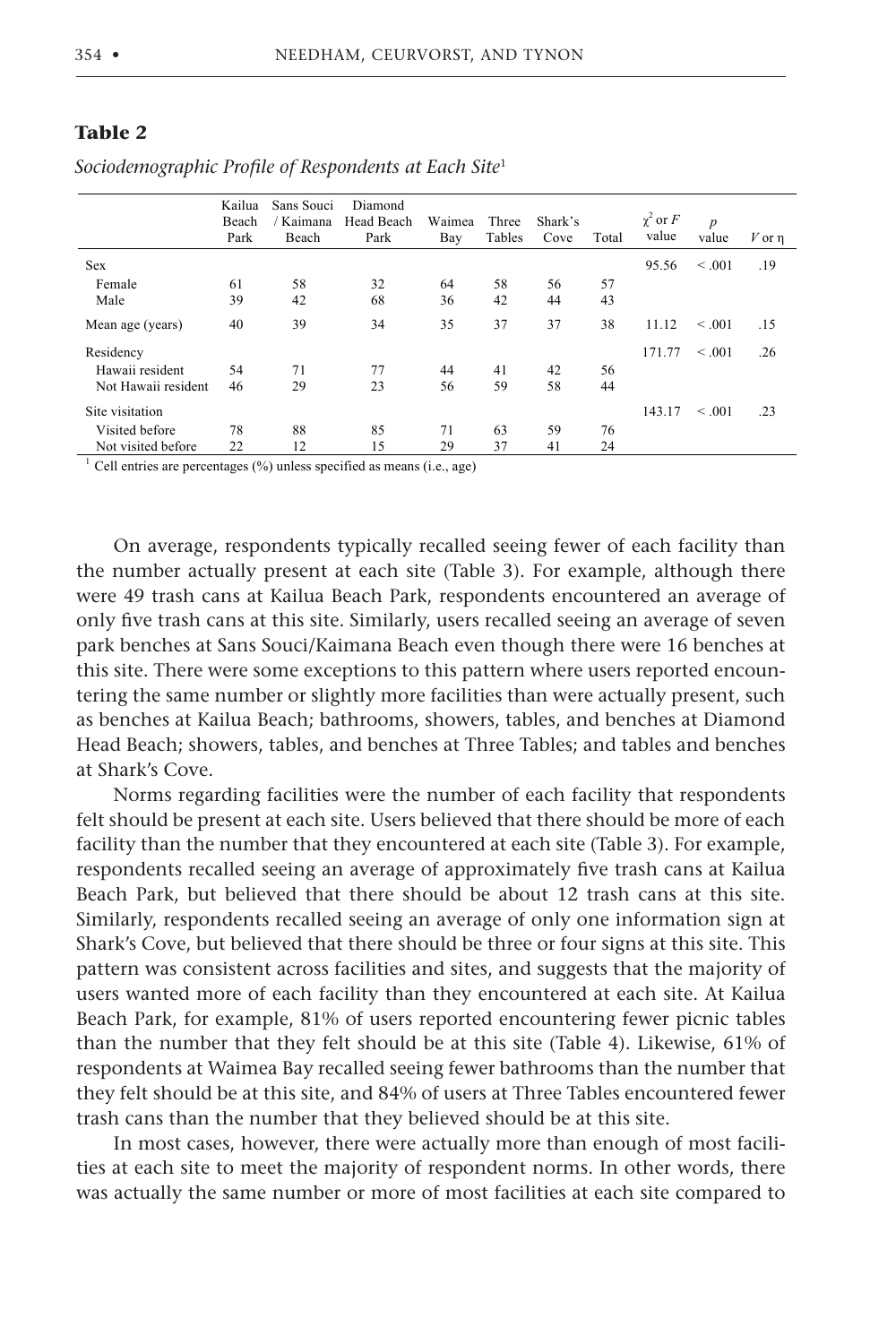*Number of Facilities Encountered, Norms, and Satisfaction with Facilities*

|                            | Mean number of<br>facilities encountered | Mean number of facilities<br>that should be present (norm) | Mean satisfaction with facilities $(1 =$<br>very dissatisfied, $5$ = very satisfied) |  |  |
|----------------------------|------------------------------------------|------------------------------------------------------------|--------------------------------------------------------------------------------------|--|--|
| Kailua Beach Park          |                                          |                                                            |                                                                                      |  |  |
| <b>Bathrooms</b>           | 2.27                                     | 4.25                                                       | 3.48                                                                                 |  |  |
| Showers                    | 2.41                                     | 4.74                                                       | 3.79                                                                                 |  |  |
| Trash cans                 | 5.39                                     | 11.58                                                      | 3.82                                                                                 |  |  |
| Picnic tables              | 4.08                                     | 9.25                                                       | 3.48                                                                                 |  |  |
| Park benches               | 3.06                                     | 8.40                                                       | 3.38                                                                                 |  |  |
| Signs                      | 2.64                                     | 6.90                                                       | 3.44                                                                                 |  |  |
| Sans Souci / Kaimana Beach |                                          |                                                            |                                                                                      |  |  |
| <b>Bathrooms</b>           | 1.37                                     | 2.91                                                       | 3.17                                                                                 |  |  |
| Showers                    | 1.92                                     | 3.11                                                       | 3.75                                                                                 |  |  |
| Trash cans                 | 4.79                                     | 7.59                                                       | 3.96                                                                                 |  |  |
| Picnic tables              | 3.09                                     | 6.08                                                       | 3.36                                                                                 |  |  |
| Park benches               | 7.11                                     | 8.43                                                       | 3.75                                                                                 |  |  |
| Signs                      | 1.97                                     | 3.72                                                       | 3.42                                                                                 |  |  |
| Diamond Head Beach Park    |                                          |                                                            |                                                                                      |  |  |
| <b>Bathrooms</b>           | 0.48                                     | 1.91                                                       | 2.60                                                                                 |  |  |
| Showers                    | 2.11                                     | 2.93                                                       | 3.98                                                                                 |  |  |
| Trash cans                 | 2.99                                     | 6.47                                                       | 3.37                                                                                 |  |  |
| Picnic tables              | 0.62                                     | 2.32                                                       | 3.28                                                                                 |  |  |
| Park benches               | 0.73                                     | 2.67                                                       | 3.34                                                                                 |  |  |
| Signs                      | 2.91                                     | 4.39                                                       | 3.35                                                                                 |  |  |
| Waimea Bay                 |                                          |                                                            |                                                                                      |  |  |
| <b>Bathrooms</b>           | 1.54                                     | 2.80                                                       | 3.31                                                                                 |  |  |
| Showers                    | 1.97                                     | 3.34                                                       | 3.86                                                                                 |  |  |
| Trash cans                 | 4.14                                     | 8.89                                                       | 3.60                                                                                 |  |  |
| Picnic tables              | 4.03                                     | 7.47                                                       | 3.49                                                                                 |  |  |
| Park benches               | 2.48                                     | 6.31                                                       | 3.39                                                                                 |  |  |
| Signs                      | 2.47                                     | 5.37                                                       | 3.70                                                                                 |  |  |
| Three Tables               |                                          |                                                            |                                                                                      |  |  |
| <b>Bathrooms</b>           | 0.98                                     | 2.21                                                       | 3.24                                                                                 |  |  |
| Showers                    | 0.60                                     | 2.40                                                       | 2.70                                                                                 |  |  |
| Trash cans                 | 2.05                                     | 5.31                                                       | 3.53                                                                                 |  |  |
| Picnic tables              | 1.09                                     | 3.55                                                       | 3.24                                                                                 |  |  |
| Park benches               | 0.61                                     | 3.00                                                       | 3.22                                                                                 |  |  |
| Signs                      | 1.43                                     | 3.49                                                       | 3.29                                                                                 |  |  |
| Shark's Cove               |                                          |                                                            |                                                                                      |  |  |
| <b>Bathrooms</b>           | 1.26                                     | 2.18                                                       | 3.43                                                                                 |  |  |
| Showers                    | 1.00                                     | 2.27                                                       | 3.68                                                                                 |  |  |
| Trash cans                 | 2.77                                     | 5.80                                                       | 3.78                                                                                 |  |  |
| Picnic tables              | 0.41                                     | 2.91                                                       | 3.26                                                                                 |  |  |
| Park benches               | 0.39                                     | 2.74                                                       | 3.17                                                                                 |  |  |
| Signs                      | 1.37                                     | 3.74                                                       | 3.36                                                                                 |  |  |

the number that the majority of users felt should be at each site. At Kailua Beach Park, for example, the actual number of picnic tables was equal to or greater than the number desired by 86% of respondents (Table 4). Similarly, the actual number of bathrooms at Waimea Bay was equal to or greater than the number of bathrooms that 62% of respondents felt should be at this site. There were a few exceptions to this pattern where the actual number of a facility at a site was still lower than the number that the majority of respondents felt should be at the site. At Kailua Beach Park, for example, 83% of respondents felt that there should be more park benches than there actually were at this site, and the majority of users at Diamond Head Beach Park felt that there should be more bathrooms (73%), tables (52%), and benches (57%) than what was actually present at this site.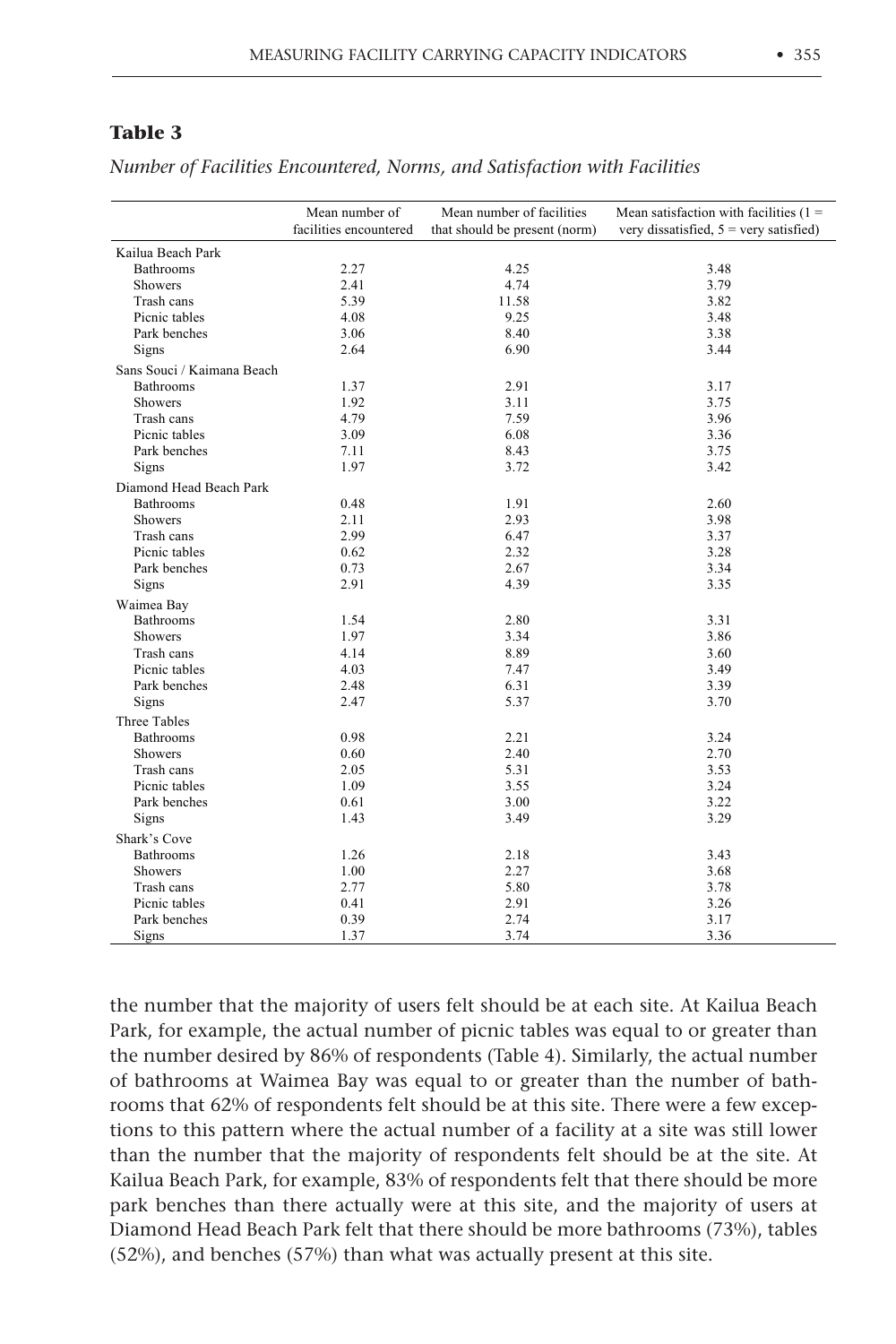*Relationships among Number of Facilities Encountered, Norms, and Actual Numbers of Facilities*

|                            | Facility encounters<br>compared to norm (%) |                                           | Actual number of facilities<br>compared to norm (%) |                                             |  |
|----------------------------|---------------------------------------------|-------------------------------------------|-----------------------------------------------------|---------------------------------------------|--|
|                            | Fewer facilities<br>seen than norm          | Same or more facilities<br>seen than norm | Fewer actual<br>facilities than norm                | Same or more actual<br>facilities than norm |  |
| Kailua Beach Park          |                                             |                                           |                                                     |                                             |  |
| <b>Bathrooms</b>           | 71                                          | 29                                        | 13                                                  | 87                                          |  |
| Showers                    | 73                                          | 27                                        | 37                                                  | 63                                          |  |
| Trash cans                 | 83                                          | 17                                        | $\mathbf{0}$                                        | 100                                         |  |
| Picnic tables              | 81                                          | 19                                        | 14                                                  | 86                                          |  |
| Park benches               | 84                                          | 16                                        | 83                                                  | 17                                          |  |
| Signs                      | 82                                          | 18                                        | 11                                                  | 89                                          |  |
| Sans Souci / Kaimana Beach |                                             |                                           |                                                     |                                             |  |
| <b>Bathrooms</b>           | 73                                          | 27                                        | 34                                                  | 66                                          |  |
| Showers                    | 64                                          | 36                                        | 47                                                  | 53                                          |  |
| Trash cans                 | 69                                          | 31                                        | $\mathbf{0}$                                        | 100                                         |  |
| Picnic tables              | 71                                          | 29                                        | 9                                                   | 91                                          |  |
| Park benches               | 43                                          | 56                                        | $\tau$                                              | 93                                          |  |
| Signs                      | 71                                          | 29                                        | 42                                                  | 58                                          |  |
| Diamond Head Beach Park    |                                             |                                           |                                                     |                                             |  |
| Bathrooms                  | 65                                          | 35                                        | 73                                                  | 27                                          |  |
| Showers                    | 54                                          | 46                                        | 37                                                  | 63                                          |  |
| Trash cans                 | 82                                          | 18                                        | 24                                                  | 76                                          |  |
| Picnic tables              | 48                                          | 52                                        | 52                                                  | 48                                          |  |
| Park benches               | 51                                          | 49                                        | 57                                                  | 43                                          |  |
| Signs                      | 58                                          | 42                                        | 11                                                  | 89                                          |  |
| Waimea Bay                 |                                             |                                           |                                                     |                                             |  |
| Bathrooms                  | 61                                          | 39                                        | 38                                                  | 62                                          |  |
| Showers                    | 67                                          | 33                                        | 51                                                  | 49                                          |  |
| Trash cans                 | 84                                          | 16                                        | $\mathbf{0}$                                        | 100                                         |  |
| Picnic tables              | 75                                          | 25                                        | 16                                                  | 84                                          |  |
| Park benches               | 79                                          | 21                                        | 9                                                   | 91                                          |  |
| Signs                      | 79                                          | 21                                        | 25                                                  | 75                                          |  |
| Three Tables               |                                             |                                           |                                                     |                                             |  |
| <b>Bathrooms</b>           | 67                                          | 33                                        | 20                                                  | 80                                          |  |
| Showers                    | 83                                          | 17                                        | 96                                                  | 4                                           |  |
| Trash cans                 | 84                                          | 16                                        | 12                                                  | 88                                          |  |
| Picnic tables              | 70                                          | 30                                        | 76                                                  | 24                                          |  |
| Park benches               | 76                                          | 24                                        | 80                                                  | 20                                          |  |
| Signs                      | 72                                          | 28                                        | 5                                                   | 95                                          |  |
| Shark's Cove               |                                             |                                           |                                                     |                                             |  |
| <b>Bathrooms</b>           | 57                                          | 43                                        | 24                                                  | 76                                          |  |
| Showers                    | 63                                          | 37                                        | 68                                                  | 32                                          |  |
| Trash cans                 | 81                                          | 19                                        | $\overline{4}$                                      | 96                                          |  |
| Picnic tables              | 70                                          | 30                                        | 72                                                  | 28                                          |  |
| Park benches               | 63                                          | 37                                        | 68                                                  | 32                                          |  |
| Signs                      | 73                                          | 27                                        | 12                                                  | 88                                          |  |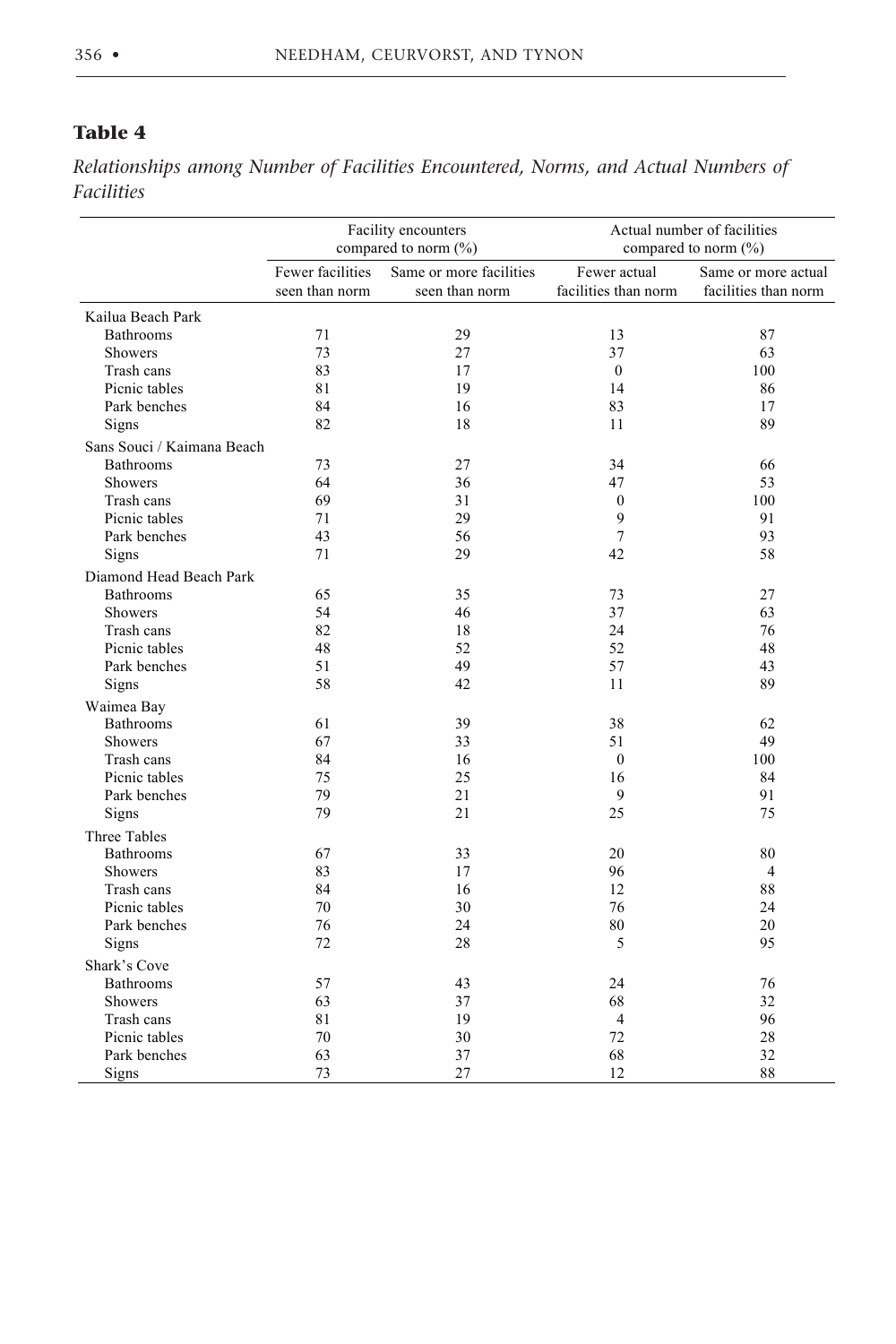*Relationships among Number of Facilities Encountered, Norms, and Satisfaction with Facilities*

|                            | Mean satisfaction with facilities<br>$(1 = \text{very dissatisfied}, 5 = \text{very satisfied})$ |                                           |           |           |              |
|----------------------------|--------------------------------------------------------------------------------------------------|-------------------------------------------|-----------|-----------|--------------|
|                            | Fewer facilities<br>seen than norm                                                               | Same or more facilities<br>seen than norm | $t$ value | $p$ value | $r_{\rm pb}$ |
| Kailua Beach Park          |                                                                                                  |                                           |           |           |              |
| Bathrooms                  | 3.36                                                                                             | 3.67                                      | 2.35      | .020      | .13          |
| Showers                    | 3.70                                                                                             | 4.02                                      | 2.92      | .004      | .15          |
| Trash cans                 | 3.76                                                                                             | 4.07                                      | 2.33      | .021      | .12          |
| Picnic tables              | 3.40                                                                                             | 3.74                                      | 2.72      | .007      | .15          |
| Park benches               | 3.33                                                                                             | 3.62                                      | 1.73      | .089      | .11          |
| Signs                      | 3.37                                                                                             | 3.67                                      | 2.01      | .045      | .11          |
| Sans Souci / Kaimana Beach |                                                                                                  |                                           |           |           |              |
| <b>Bathrooms</b>           | 2.91                                                                                             | 3.81                                      | 6.17      | < 0.001   | .36          |
| Showers                    | 3.55                                                                                             | 4.12                                      | 4.86      | < 0.001   | .27          |
| Trash cans                 | 3.92                                                                                             | 4.14                                      | 1.93      | .055      | .12          |
| Picnic tables              | 3.32                                                                                             | 3.55                                      | 2.16      | .032      | .14          |
| Park benches               | 3.75                                                                                             | 3.79                                      | 0.48      | .635      | .03          |
| Signs                      | 3.38                                                                                             | 3.58                                      | 1.59      | .114      | .10          |
| Diamond Head Beach Park    |                                                                                                  |                                           |           |           |              |
| <b>Bathrooms</b>           | 2.17                                                                                             | 3.49                                      | 5.83      | < 0.01    | .46          |
| Showers                    | 3.79                                                                                             | 4.17                                      | 2.35      | .020      | .19          |
| Trash cans                 | 3.24                                                                                             | 3.76                                      | 1.98      | .049      | .17          |
| Picnic tables              | 2.90                                                                                             | 3.59                                      | 3.57      | .001      | .30          |
| Park benches               | 3.01                                                                                             | 3.63                                      | 3.33      | .001      | .28          |
| Signs                      | 3.15                                                                                             | 3.56                                      | 2.18      | .031      | .19          |
| Waimea Bay                 |                                                                                                  |                                           |           |           |              |
| Bathrooms                  | 3.24                                                                                             | 3.39                                      | 0.91      | .362      | .07          |
| Showers                    | 3.75                                                                                             | 4.05                                      | 2.29      | .023      | .17          |
| Trash cans                 | 3.53                                                                                             | 4.16                                      | 2.83      | .005      | .21          |
| Picnic tables              | 3.34                                                                                             | 3.82                                      | 2.78      | .007      | .23          |
| Park benches               | 3.31                                                                                             | 3.61                                      | 1.74      | .083      | .14          |
| Signs                      | 3.62                                                                                             | 3.97                                      | 2.64      | .010      | .18          |
| Three Tables               |                                                                                                  |                                           |           |           |              |
| <b>Bathrooms</b>           | 2.96                                                                                             | 3.80                                      | 4.36      | < 0.001   | .37          |
| Showers                    | 2.54                                                                                             | 3.43                                      | 3.63      | < 0.001   | .31          |
| Trash cans                 | 3.39                                                                                             | 4.44                                      | 4.46      | < 0.001   | .37          |
| Picnic tables              | 3.04                                                                                             | 3.75                                      | 4.25      | < 0.001   | .38          |
| Park benches               | 3.10                                                                                             | 3.59                                      | 2.68      | .010      | .25          |
| Signs                      | 3.12                                                                                             | 3.87                                      | 4.05      | < 0.001   | .34          |
| Shark's Cove               |                                                                                                  |                                           |           |           |              |
| <b>Bathrooms</b>           | 3.24                                                                                             | 3.76                                      | 2.56      | .012      | .23          |
| Showers                    | 3.45                                                                                             | 4.13                                      | 3.97      | < 0.001   | .32          |
| Trash cans                 | 3.73                                                                                             | 4.30                                      | 2.63      | .010      | .24          |
| Picnic tables              | 3.14                                                                                             | 3.54                                      | 2.41      | .017      | .22          |
| Park benches               | 3.10                                                                                             | 3.29                                      | 1.09      | .277      | .10          |
| Signs                      | 3.20                                                                                             | 3.79                                      | 3.01      | .003      | .27          |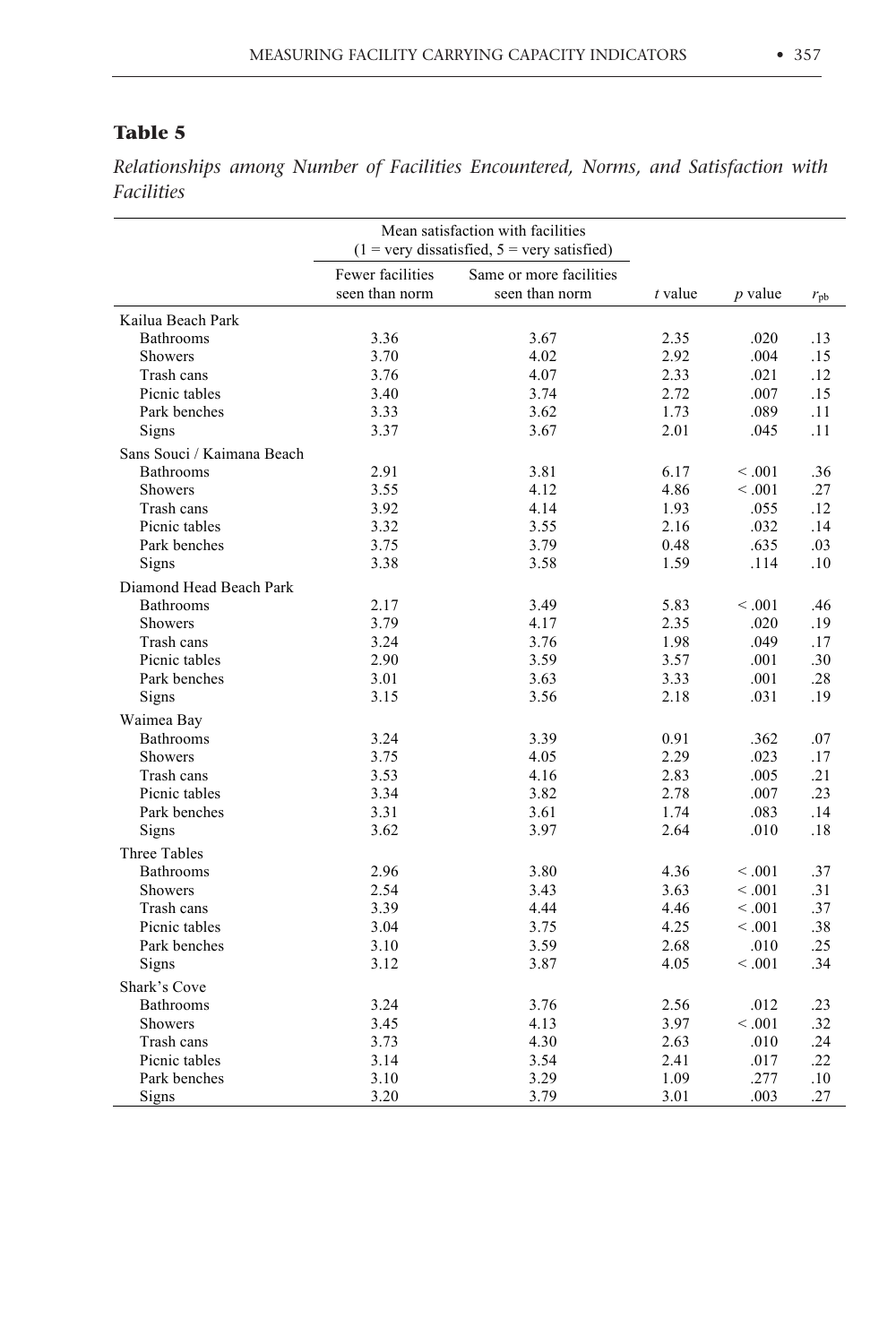On average, users who encountered the same number or more of each facility at each site than their norms for these facilities reported higher satisfaction with these facilities than those who encountered fewer of each facility than they thought should be at each site (Table 5). In other words, users were more satisfied with facilities when the number of these facilities met or exceeded their norm. For example, users who recalled seeing fewer bathrooms at Sans Souci/Kaimana Beach than the number that they believed should be at this site were less satisfied with the bathrooms at this site  $(M = 2.91)$  than those who felt that the number of bathrooms was sufficient (i.e., encountered the same or more than their norm; *M*  $= 3.81$ ). This pattern was consistent across all facilities and sites, and was statistically significant in 29 of 36 comparisons,  $t = 1.98$  to  $6.17$ ,  $p = .049$  to  $< .001$ . Effect sizes for these significant comparisons ranged from  $r_{\text{ph}} = .11$  to .46 and averaged .25, suggesting a "medium" (Cohen, 1988) or "typical" (Vaske, 2008) relationship among facility encounters, norms, and evaluations of the facilities (i.e., satisfaction).

### **Discussion**

This article applied the observation–norm–evaluation approach used in the social capacity literature (e.g., encounters, norms, crowding) to investigate facility capacity issues at coastal recreation sites in Hawai`i. Four measures of facility capacities were examined: (a) the actual number of six types of facilities at each site, (b) user encounters (i.e., number observed) with these facilities, (c) their norms about how many of each of these facilities should be at each site, and (d) user satisfaction with these facilities. The majority of users at each site recalled seeing fewer facilities than there actually were at each site, and also encountered fewer facilities than the number that they thought should be at each site (i.e., their norm). When norms were compared to the actual number of facilities at each site, however, there were enough of most facilities, as there was actually the same number or more of most facilities than the number that users felt should be at each site. Exceptions were at sites where there were few or none of a particular facility. Users who encountered fewer facilities than their norm were also less satisfied with facilities. In other words, the majority of users saw fewer of most facilities than they believed should be at each site and these individuals were less satisfied with these facilities. When compared to the actual number of facilities, however, there were enough of most facilities to meet user norms. These findings have implications for management, theory, and research.

#### **Implications for Management**

From a management perspective, the majority of users generally reported encountering fewer facilities than they felt should be at each site and wanted more of most facilities. However, when the number of each facility that users felt should be at each site was compared to the number that was actually present, there were enough of most facilities, which suggests that managers may not need to add more of all facilities at these sites. There were, however, some exceptions to this pattern, especially at sites with few or no facilities. At Diamond Head Beach Park, for example, there were fewer bathrooms, tables, and benches than the number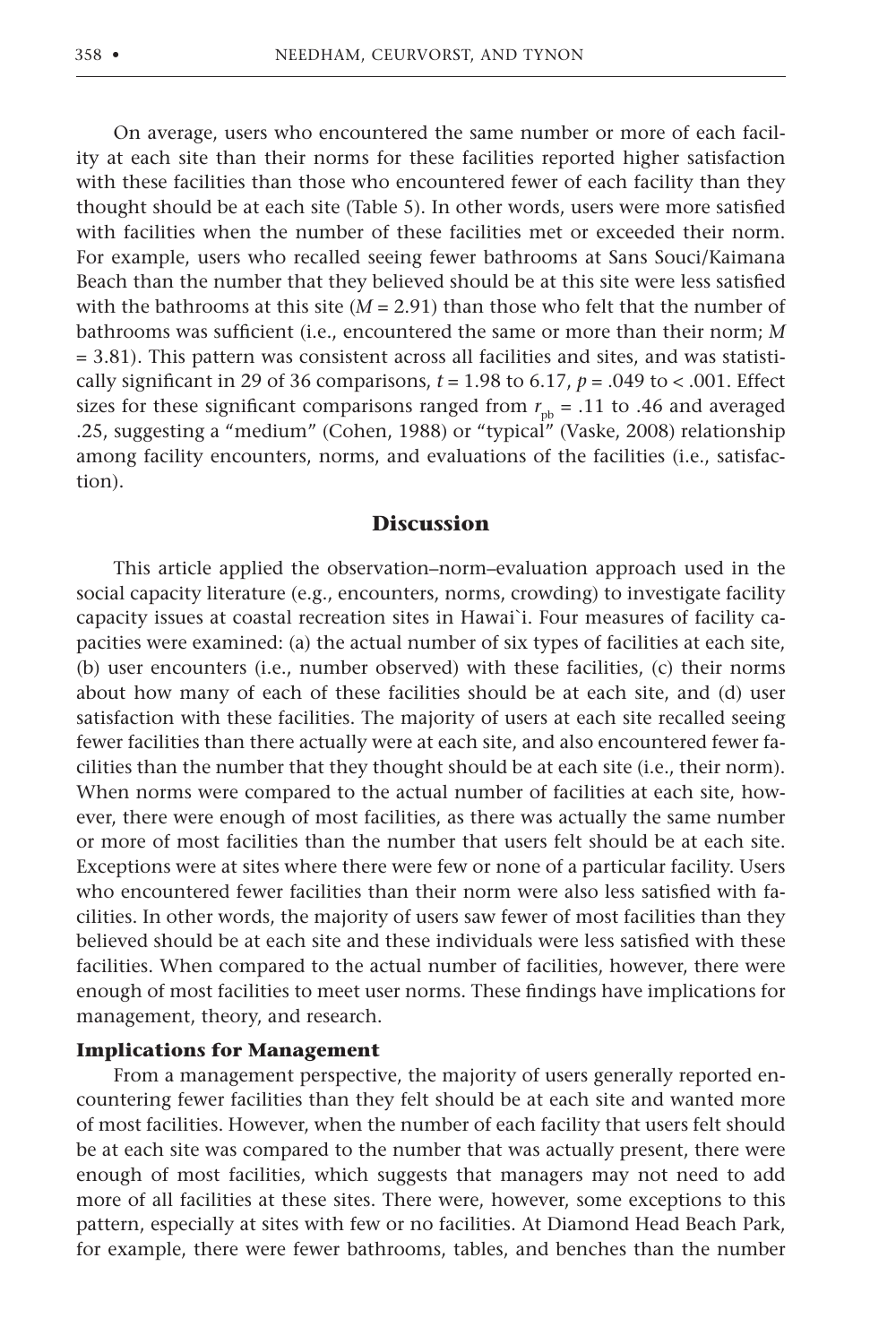that users believed should be at this site. This is not surprising because there are none of these facilities currently at this site. Given user norms, managers might want to consider installing these facilities at this site. Likewise, managers could consider adding more showers at Waimea Bay, Three Tables, and Shark's Cove. There were also not enough benches at Kailua Beach Park and tables and benches at Three Tables and Shark's Cove to meet user needs. These suggestions, however, are based on user preferences and norms for facilities, and it is possible that providing more facilities may never seem like enough for some users. Before adding facilities, therefore, managers should: (a) decide on the extent that input from users should influence site design and management, (b) consider current usage of existing facilities even if users want more, (c) address financial costs associated with construction and maintenance of any new facilities, and (d) compare these costs to the marginal benefits and potential satisfaction of users gained by adding facilities to sites (Fisher & Krutilla, 1972; Loomis & Walsh, 1997). Despite these few cases, there seems to be enough of most facilities at each site to meet or exceed user needs.

It will also be imperative to consider user norms toward facilities, especially in light of increasing visitation to recreation areas in Hawai`i and elsewhere (Friedlander et al., 2005; Lück, 2008). Norms are useful for informing standards of quality for a recreation area and results of this study can be used to inform potential facility capacity standards at each site. In the case of facility capacities, managers would likely want to meet or exceed user norms or standards for facilities. In other words, users of sites such as those examined here may want the same number or more facilities than they feel should be at a site, not fewer facilities because that could reduce satisfaction. This is the opposite of the encounter–norm–crowding approach in social capacity studies where users often feel less satisfied or more crowded when norms have been exceeded.

Managers need to keep in mind, however, that decisions to add facilities may represent a double-edged sword. On one hand, more facilities could improve experiences and conditions. More facilities in strategic locations, for example, may be convenient for users and increase their satisfaction. Providing more facilities such as trash cans and bathrooms may also address sanitation issues that can occur if they are unable to accommodate use levels, which can reduce an area's conditions to a point where user experiences and the surrounding resources deteriorate. On the other hand, adding facilities could alter the aesthetic and resource characteristics of a setting. More benches and picnic tables, for example, may introduce a more hardened or built appearance to the site, so it is important for managers to understand the type of user experience that is sought and would be provided (e.g., primitive, developed) if new facilities are installed.

Managers should also consider possible consequences of not providing enough facilities. For example, users might be less satisfied with facility conditions and respond by engaging in coping behaviors such as spatial displacement by avoiding a site and going elsewhere, temporal displacement by visiting at alternate times when use levels and pressures on facilities may be lower, product shift by changing their definitions and expectations of the site, and expressing concerns to management about the site not meeting their needs (Shelby, Bregenzer, & Johnson, 1988).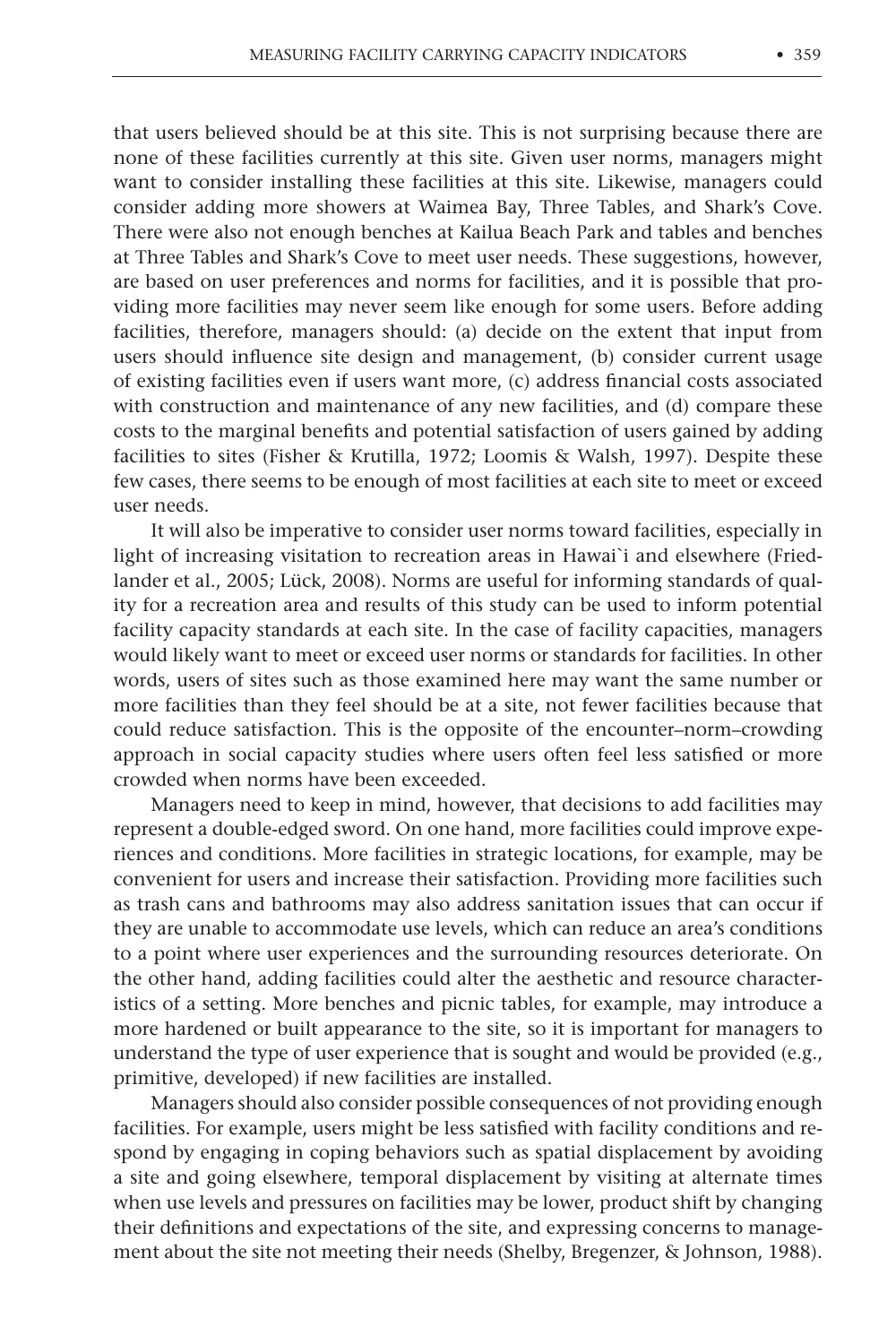Results of this study, however, suggest that enough of most facilities were present at each site, yet users may have simply been unaware of all facilities. To address this issue, managers could use educational approaches to inform users and help them locate existing site facilities. Strategically placing more signs or adding more information assistants (e.g., rangers, lifeguards) could be useful. Managers need to recognize that the nature of this information is site specific and should be applied to address the needs of users and conditions at a particular site.

### **Implications for Theory and Research**

From a research perspective, many studies have examined relationships among social carrying capacity concepts such as encounters, norms, and crowding. Given that comparatively fewer studies have examined facility issues, a similar and more systematic approach was adopted here to explore indicators of facility capacity. To increase the generalizability of these findings, the following theoretical and research implications should be considered. First, respondents underestimated the number of many facilities by reporting fewer encounters with facilities than the number that was actually present at each site. In addition, these users wanted more of most facilities and this would increase their satisfaction even though there were more than enough of most facilities at each site. These findings suggest that many users were not highly observant of the number of facilities present, and illustrate differences among observations, expectations (i.e., norms), the actual number of facilities, and the way that these measures relate to evaluations such as satisfaction. These differences are somewhat consistent with a few studies in the social capacity literature where users had a tendency to underestimate their number of encounters with other people and these encounters differentially influenced perceptions of crowding (e.g., Bell, Needham, & Szuster, 2011; Shelby & Colvin, 1982; Shelby & Heberlein, 1986). Although many studies have focused on encounter levels reported by users, researchers may also need to ensure that actual conditions such as the number of people or facilities at sites are considered (Manning, 2007; Shelby & Colvin, 1982). Research is also needed to examine whether informing users about the actual number of facilities could influence their encounters, norms, and satisfaction with facilities. Regardless, user observations and encounters are still important irrespective of whether they reflect the exact number of facilities or people present because they represent each individual's perceived reality and influence the quality of their experience (Manning, 2011).

Second, this study examined six facility indicators specific to several coastal recreation sites on the island of O`ahu, Hawai`i (bathrooms, showers, trash cans, picnic tables, benches, signs). Future studies, however, should consider additional indicators that are specific, relevant, measureable, and amenable to management at applicable sites. For example, parking facilities and other transportation related issues may be salient for many high use areas. More research is needed to address a variety of facility capacity indicators relevant to various settings.

Third, this study used written formats to measure encounters and norms related to facility indicators. Recent studies, however, have used visuals such as photographs and videos to measure indicators such as encounters and crowding because they may provide a more realistic depiction of conditions, especially in high use areas (Manning & Freimund, 2004; Manning, Lime, Freimund, & Pitt, 1996; Man-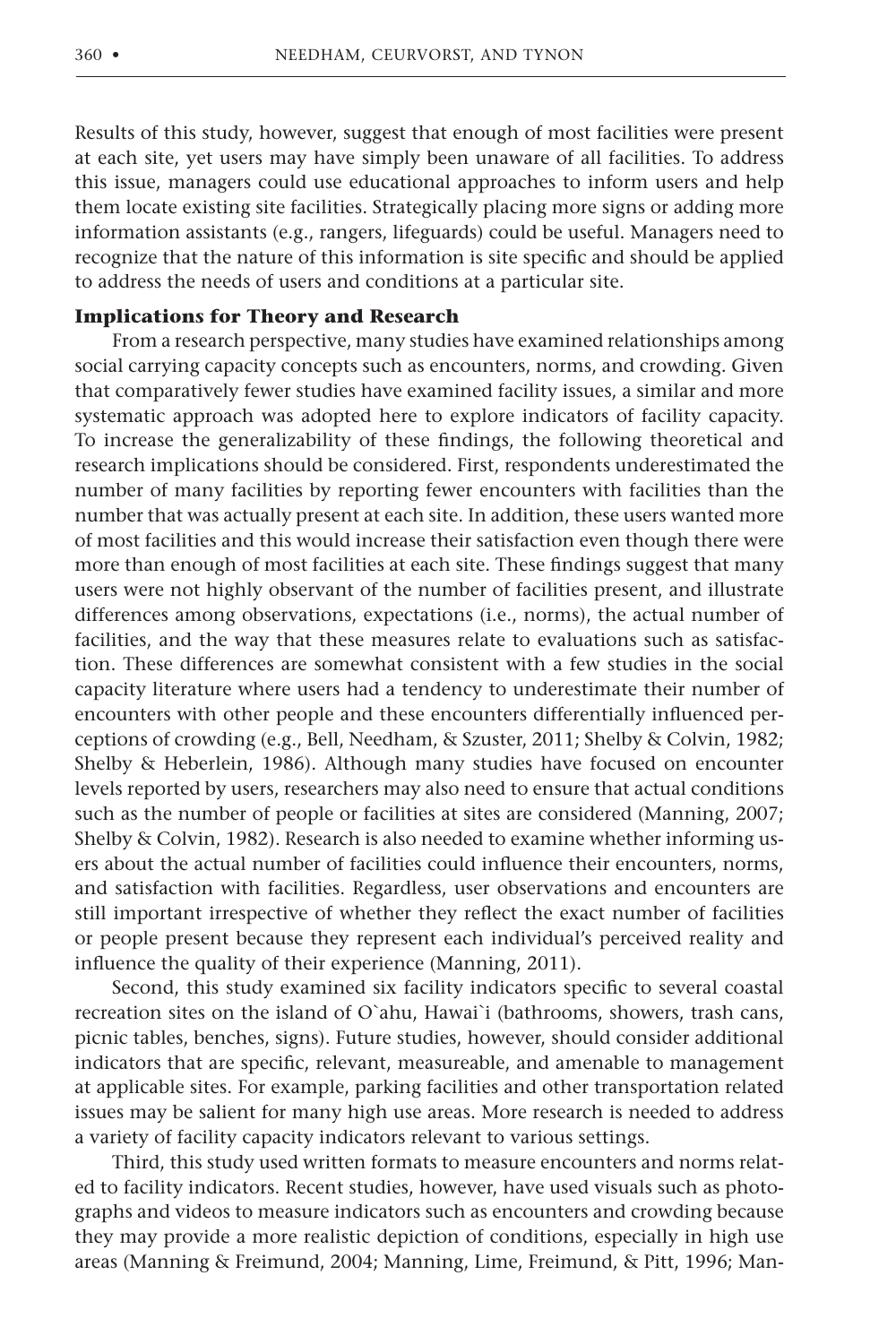ning, Valliere, Wang, & Jacobi, 1999; Needham & Rollins, 2005). Using visuals for facility indicators may be more difficult than those for encounters and crowding given the larger spatial size needed to show all facilities at a site. Regardless of the method used, however, it remains unclear whether respondents base their evaluations on the potential utility of indicator conditions (e.g., more bathrooms for comfort and convenience) or the biophysical conditions (e.g., more bathrooms to improve sanitation and prevent human waste). Research is needed to not only determine the extent that visuals for measuring facility indicators would provide similar or different results to those reported here, but also whether individuals base their responses on the utility or biophysical conditions of these indicators.

Fourth, researchers have used the encounter–norm–crowding approach extensively to address social capacity issues, and have found that those who encounter more people than their norm often feel more crowded than those who encounter fewer people than their norm. This study adopted a similar approach in the context of facility indicators and found that those who encountered fewer facilities than their norm were less satisfied with these facilities. Studies have used the concept of satisfaction to evaluate many recreation conditions and experiences (e.g., Dorfman, 1979; Hendee, 1974; Manning, 2011). Just because some users may be dissatisfied with the specific number or condition of certain facilities, however, does not necessarily mean that these facilities impacted their overall experience (Manning, 2011). Future studies, therefore, should consider additional evaluative dimensions associated with facility capacity indicators.

Fifth, given that the carrying capacity literature typically focuses on numbers of people or objects in an area (e.g., number of encounters or people; Manning, 2007), this study examined the number of facilities that users encountered, norms regarding how many of each facility that users felt should be present, and user satisfaction with the number of facilities. This emphasis on the number of facilities, however, is different from the ability to access facilities or the comfort or condition of facilities such as their quality and upkeep (e.g., cleanliness, structural integrity, aesthetic appeal). It is unclear whether people isolate their perceptions of the number of facilities from evaluations of other facility conditions, or whether they combine these when replying to questionnaires. Research is needed on the extent that this phenomenon may or may not occur.

Sixth, perceptions of facilities such as satisfaction or dissatisfaction with these amenities and facilities may manifest themselves differently than satisfaction or dissatisfaction with other people such as crowding. Data in this article focused only on indicators of facility capacity and not social capacity (e.g., crowding), but it is possible that recreationists may recall encounters with people differently than encounters with facilities. Many recreationists likely interact on some level with other users, even if they are just passing each other. Interactions with facilities, however, may be less salient simply because recreationists may pass these facilities without giving them much thought unless they are in need of the services. This may be one reason why respondents tended to underestimate the number of facilities at each site by recalling fewer facilities than the number that was actually present. This article, however, showed that most users were able to report their satisfaction with facilities and specify norms corresponding with numbers of facilities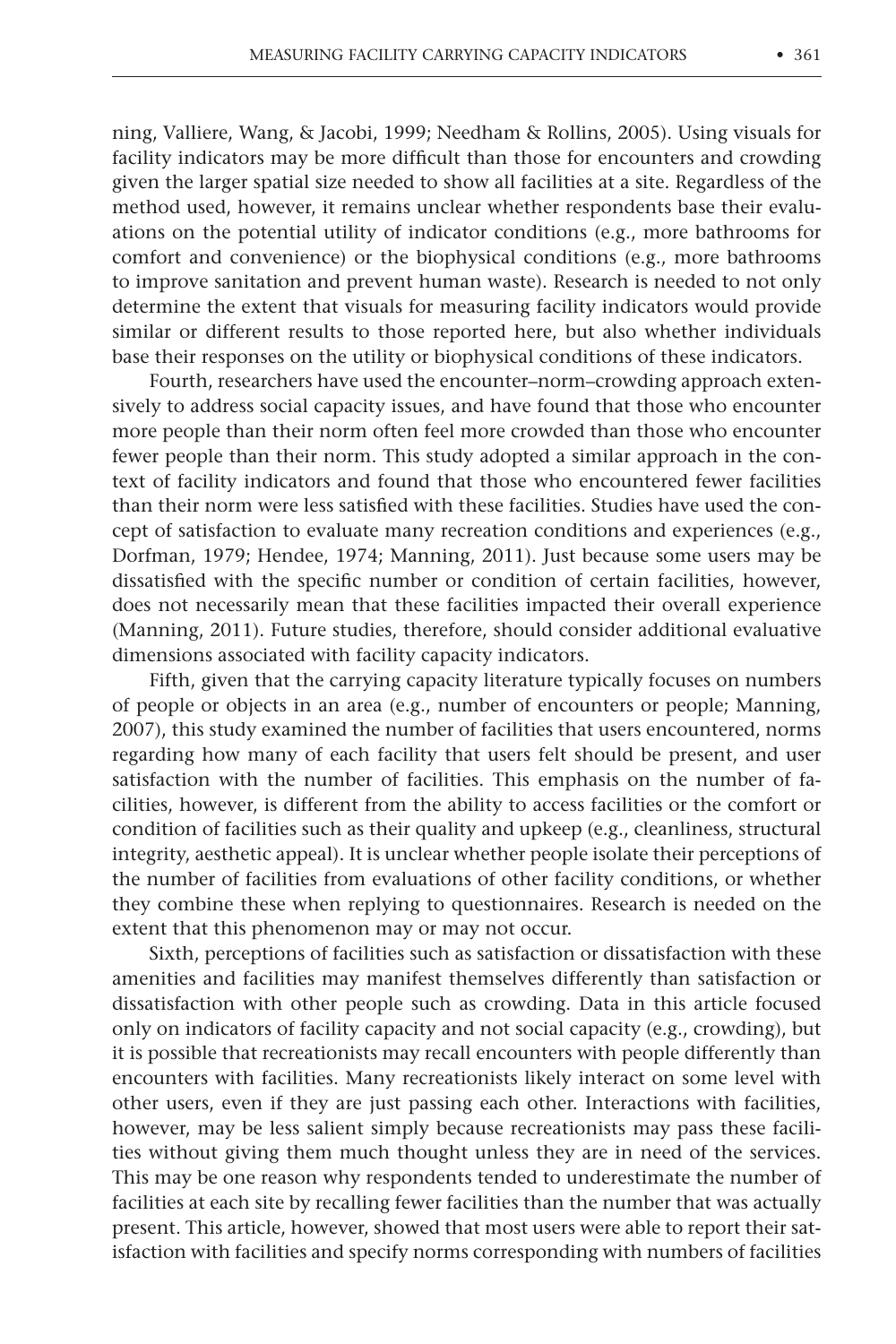that they felt should be present, but future research is needed to determine the extent that these evaluations of facilities manifest themselves similarly or differently to evaluations of other situations, conditions, and indicators such as encounters with other users.

Seventh, other than Kailua Beach Park where there were multiple entry points, the other sites were relatively small, had one or two access points, and all facilities were concentrated and visible from most vantage points. Even though most respondents still underestimated the number of each facility at each site, these physical characteristics made it possible for users to encounter or observe most of the facilities at these sites. Sites in future studies, however, may be much larger with multiple access points and more dispersed facilities, making it difficult for respondents to accurately count facilities and specify norms for these facilities. Research is needed to devise innovative approaches for measuring facility carrying capacity indicators at these types of sites.

Finally, there were clear patterns in results that began to generalize across the six study sites. At each site, for example, users underestimated the actual number of facilities, wanted more facilities than they observed even though there were already enough of most facilities, and would be more satisfied if there were more facilities. Regardless, this study is exploratory and should be viewed as a starting point for adopting the observation–norm–evaluation approach from the social capacity literature (e.g., encounters, norms, crowding or satisfaction; Needham et al., 2004; Vaske & Donnelly, 2002) and extending it to investigate facility carrying capacity issues. Evaluations of facility indicators may differ at other areas, so researchers are encouraged to apply this approach to examine facility carrying capacity issues in other geographical settings.

### **Notes**

<sup>1</sup>The potential influence of the four sociodemographic characteristics on respondent observations, norms, and satisfaction associated with the six types of facilities were examined at each of the six sites. Only 61 of 432 (14%) tests for differences (i.e., 4 sociodemographic questions \* 3 facility evaluation questions for 6 facilities at 6 sites =  $432$  tests) were statistically significant at  $p < .05$  and there were no consistent patterns in these differences. Effect sizes  $(V, r_{\text{nb}})$  also ranged from only .01 to .22 and averaged .07. Using guidelines from Cohen (1988) and Vaske (2008), these effect sizes suggest that the strength of any relationships between the sociodemographic characteristics and concepts examined in this article for each type of facility at each site were "small" or "minimal." Taken together, these findings suggest that these sociodemographic characteristics had minimal influence on evaluations of encounters, norms, and satisfaction associated with facilities at each study site.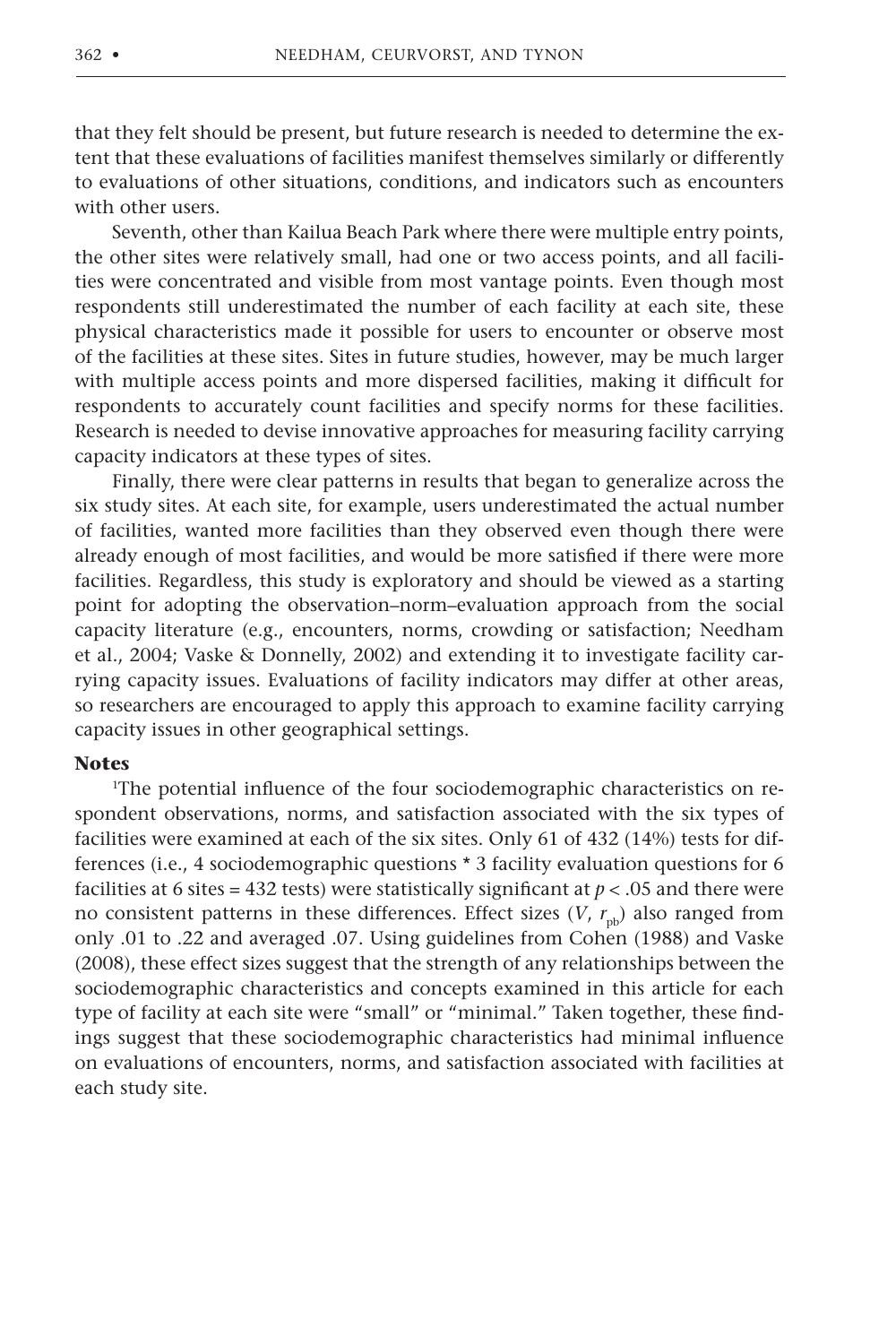### **References**

- Arnberger, A., & Haider, W. (2007). Would you displace? It depends! A multivariate visual approach to intended displacement from an urban forest trail. *Journal of Leisure Research, 39*, 345-365.
- Bastmeijer, K., Lamers, M., & Harcha, J. (2008). Permanent land-based facilities for tourism in Antarctica: The need for regulation. *Review of European Community and International Environmental Law, 17*, 84-99.
- Beard, J. G., & Ragheb, M. G. (1980). Measuring leisure satisfaction. *Journal of Leisure Research, 12*, 20-33.
- Bell, C. M., Needham, M. D., & Szuster, B. W. (2011). Congruence among encounters, norms, crowding, and management in a marine protected area. *Environmental Management*, *48*, 499-513.
- Borrie, W. T., McCool, S. F., & Stankey, G. H. (1998). Protected area planning principles and strategies. In K. Lindberg, M. E. Wood, & D. Engeldrum (Eds.), *Ecotourism: A guide for planners and managers*. North Bennington, VT: The Ecotourism Society.
- Butler, R. W. (2004). Issues in applying carrying capacity concepts: Examples from the United Kingdom. In H. Coccossis & A. Mexa (Eds.), *The challenge of tourism carrying capacity assessment* (pp. 135-149). Burlington, VT: Ashgate.
- Cahill, K. L., Marion, J. L., & Lawson, S. R. (2008). Exploring visitor acceptability for hardening trails to sustain visitation and minimise impacts. *Journal of Sustainable Tourism, 16*, 232-245.
- Coccossis, H., & Mexa, A. (2004). *The challenge of tourism carrying capacity assessment*. Burlington, VT: Ashgate.
- Cohen, J. (1988). *Statistical power for the behavioral sciences*. Hillsdale, NJ: Erlbaum.
- Donnelly, M. P., Vaske, J. J., DeRuiter, D. S., & King, T. B. (1996). Person-occasion segmentation of state park visitors. *Journal of Park and Recreation Administration, 14*(2), 95-106.
- Donnelly, M. P., Vaske, J. J., Whittaker, D., & Shelby, B. (2000). Toward an understanding of norm prevalence: Analysis of 20 years of research. *Environmental Management, 25*, 403-414.
- Dorfman, P. W. (1979). Measurement and meaning of recreation satisfaction: A case study in camping. *Environment and Behavior, 11*, 483-510.
- Eagles, P., & McCool, S. (2002). *Tourism in national parks and protected areas: Planning and management*. New York, NY: CABI.
- Emphandhu, D., Yemin, T., Pattanakiat, S., Tantasirin, C., Ruschano, R., Chettamart, S., & Nasa, M. (2006). Recreation carrying capacity analysis at Khao Leam Ya-Mu Ko Samed National Park, Thailand. In D. Siegrist, C. Clivaz, M. Hunziker & S. Iten (Eds.), *Exploring the nature of management: Proceedings of the third international conference on monitoring and management of visitor flows in recreational and protected areas*. Rapperswil, Switzerland: University of Applied Sciences.
- Fisher, A., & Krutilla, J. (1972). Determination of optimal capacity of resourcebased recreation facilities. *Natural Resources Journal, 12*, 417-442.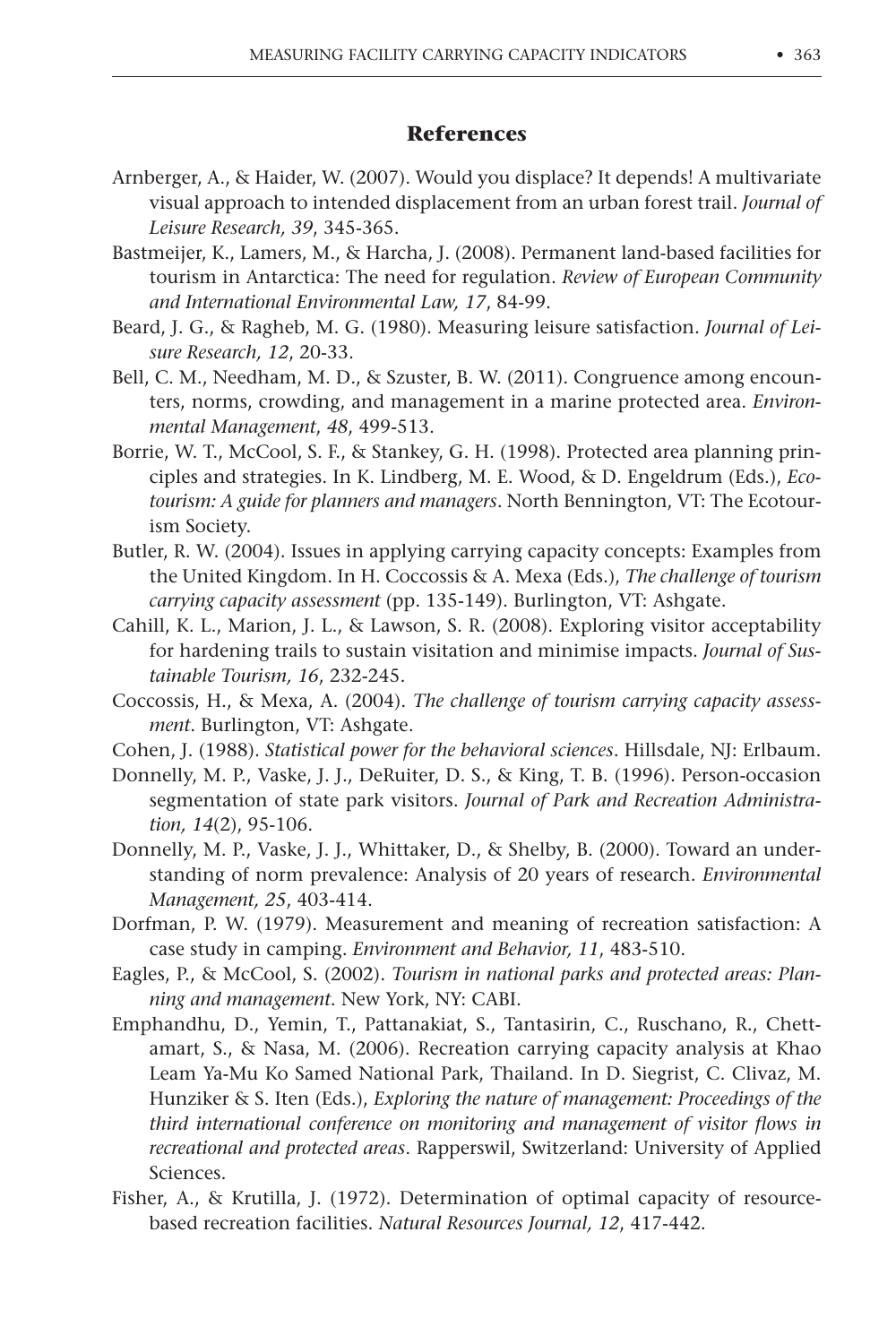- Friedlander, A. M., Aeby, G., Brainard, R., Brown, E., Chaston, K., Clark, A., et al. (2005). The state of coral reef ecosystems of the main Hawaiian Islands. In J. Waddell (Ed.), The state of coral reef ecosystems in the United States and Pacific Freely Associated States (pp. 222-269). Silver Spring, MD: NOAA/NCCOS Center for Coastal Monitoring and Assessment.
- Gimblett, H. R., & Skov-Petersen, H. (2008). Monitoring, simulation, and management of visitor landscapes. Tucson, AZ: University of Arizona Press.
- Graefe, A. R., Vaske, J. J., & Kuss, F. R. (1984). Resolved issues and remaining questions about social carrying capacity. Leisure Sciences, 6, 497-507.
- Gunn, C. A. (1997). Vacationscape: Developing tourist areas. New York, NY: Taylor & Francis.
- Hallo, J. C., & Manning, R. E. (2009). Transportation and recreation: A case study of visitors driving for pleasure at Acadia National Park. Journal of Transport Geography, 17, 491-499.
- Hendee, J. C. (1974). A multiple-satisfaction approach to game management. Wildlife Society Bulletin, 2, 104-113.
- Hollenhorst, S., & Gardner, L. (1994). The indicator performance estimate approach to determining acceptable wilderness conditions. Environmental Management, 18, 901-906.
- Hollenhorst, S., Olson, D., & Fortney, R. (1992). Use of importance-performance analysis to evaluate state park cabins: The case of the West Virginia state park system. Journal of Park and Recreation Administration, 10, 1-11.
- Kliskey, A. (1998). Linking the wilderness perception mapping concept to the recreation opportunity spectrum. Environmental Management, 22, 79-88.
- Lew, D. K., & Larson, D. M. (2005). Valuing recreation and amenities at San Diego County beaches. Coastal Management, 33, 71-86.
- Loomis, J. B., & Walsh, R. G. (1997). Recreation economic decisions: Comparing benefits and cost. State College, PA: Venture.
- Lück, M. (2008). The encyclopedia of tourism and recreation in marine environments. Wallingford, UK: CABI.
- Manning, R. E. (2004). Management planning frameworks. In M. J. Manfredo, J. J. Vaske, B. L. Bruyere, D. R. Field, & P. J. Brown (Eds.), Society and natural resources: A summary of knowledge (pp. 83-96). Jefferson, MO: Modern Litho.
- Manning, R. E. (2007). Parks and carrying capacity: Commons without tragedy. Washington, D.C.: Island Press.
- Manning, R. E. (2011). Studies in outdoor recreation: Search and research for satisfaction. Corvallis, OR: Oregon State University Press.
- Manning, R. E., & Freimund, W. A. (2004). Use of visual research methods to measure standards of quality for parks and outdoor recreation. Journal of Leisure Research, 36, 557-579.
- Manning, R. E., Lime, D. W., Freimund, W. A., & Pitt, D. (1996). Crowding norms at frontcountry sites: A visual approach to setting standards of quality. Leisure Sciences, 18, 39-59.
- Manning, R. E., Valliere, W. A., Wang, B., & Jacobi, C. (1999). Crowding norms: Alternative measurement approaches. Leisure Sciences, 21, 91-115.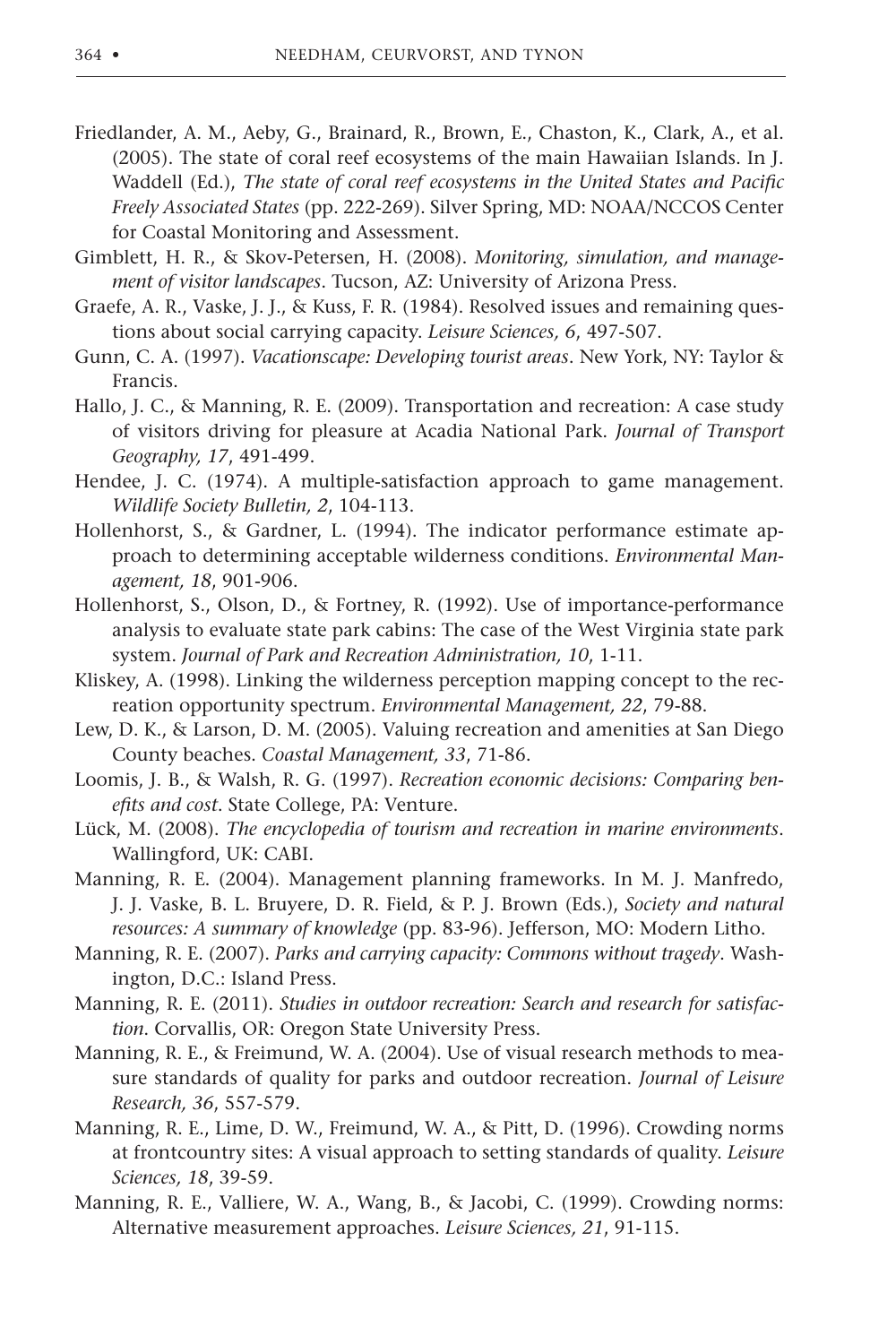- Mexa, A., & Collovini, A. (2004). Managing the impacts of tourism in European destimations: Using carrying capacity. In H. Coccossis, & Mexa, A. (Eds.), *The challenge of tourism carrying capacity assessment* (pp. 243-275). Burlington, VT: Ashgate.
- Needham, M. D., & Rollins, R. B. (2005). Interest group standards for recreation and tourism impacts at ski areas in the summer. *Tourism Management, 26*, 1-13.
- Needham, M. D., Rollins, R. B., Ceurvorst, R. L*.*, Wood, C. J. B., Grimm, K. E., & Dearden, P. (2011). Motivations and normative evaluations of summer visitors at an alpine ski area. *Journal of Travel Research*, *50*, 669-684.
- Needham, M. D., Rollins, R. B., & Wood, C. J. B. (2004). Site-specific encounters, norms and crowding of summer visitors at alpine ski areas. *International Journal of Tourism Research, 6*, 421-437.
- Needham, M. D., & Szuster, B. W. (2011). Situational influences on normative evaluations of coastal tourism and recreation management strategies in Hawaii. *Tourism Management*, *32*, 732-740.
- Needham, M. D., Tynon, J. F., Ceurvorst, R. L., Collins, R. L., Connor, W. M., & Culnane, M. J. W. (2008). *Recreation carrying capacity and management at Pupukea Marine Life Conservation District on Oahu, Hawai'i.* Final project report for Hawai'i Division of Aquatic Resources, Department of Land and Natural Resources. Corvallis: Oregon State University, Department of Forest Ecosystems and Society.
- Nilsen, P., & Tayler, G. (1998). A comparative analysis of protected area planning and management frameworks. In S. F. McCool & D. N. Cole (Eds.), *Proceedings of the limits of acceptable change and related planning processes: Progress and future directions* (pp. 49-57). Missoula, MT: USDA Forest Service, Rocky Mountain Research Station.
- Oh, K. (1998). Visual threshold carrying capacity (VTCC) in urban landscape management: A case study of Seoul, Korea. *Landscape and Urban Planning, 39*, 283- 294.
- Shelby, B., Bregenzer, N. S., & Johnson, R. (1988). Displacement and product shift: Empirical evidence from Oregon rivers. *Journal of Leisure Research, 20*, 274-288.
- Shelby, B., & Colvin, R. B. (1982). Encounter measures in carrying capacity research: Actual, reported, and diary contacts. *Journal of Leisure Research, 14*, 350-360.
- Shelby, B., & Heberlein, T. A. (1986). *Carrying capacity in recreation settings*. Corvallis, OR: Oregon State University Press.
- Shelby, B., & Stein, K. (1984). *Recreational use and carrying capacity of the Klamath river*. Corvallis, OR: Oregon State University, Water Resources Research Institute.
- Shelby, B., Vaske, J. J., & Donnelly, M. P. (1996). Norms, standards, and natural resources. *Leisure Sciences, 18*, 103-123.
- Shelby, B., Vaske, J. J., & Harris, R. (1988). User standards for ecological impacts at wilderness campsites. *Journal of Leisure Research, 20*, 245-256.
- Shindler, B., & Shelby, B. (1992). Use assessment of ecological and social campsite attributes. In *Defining wilderness quality: The role of standards in wildernes management- A workshop proceedings* (pp. 107-114). USDA General Technical Report PNW-305.